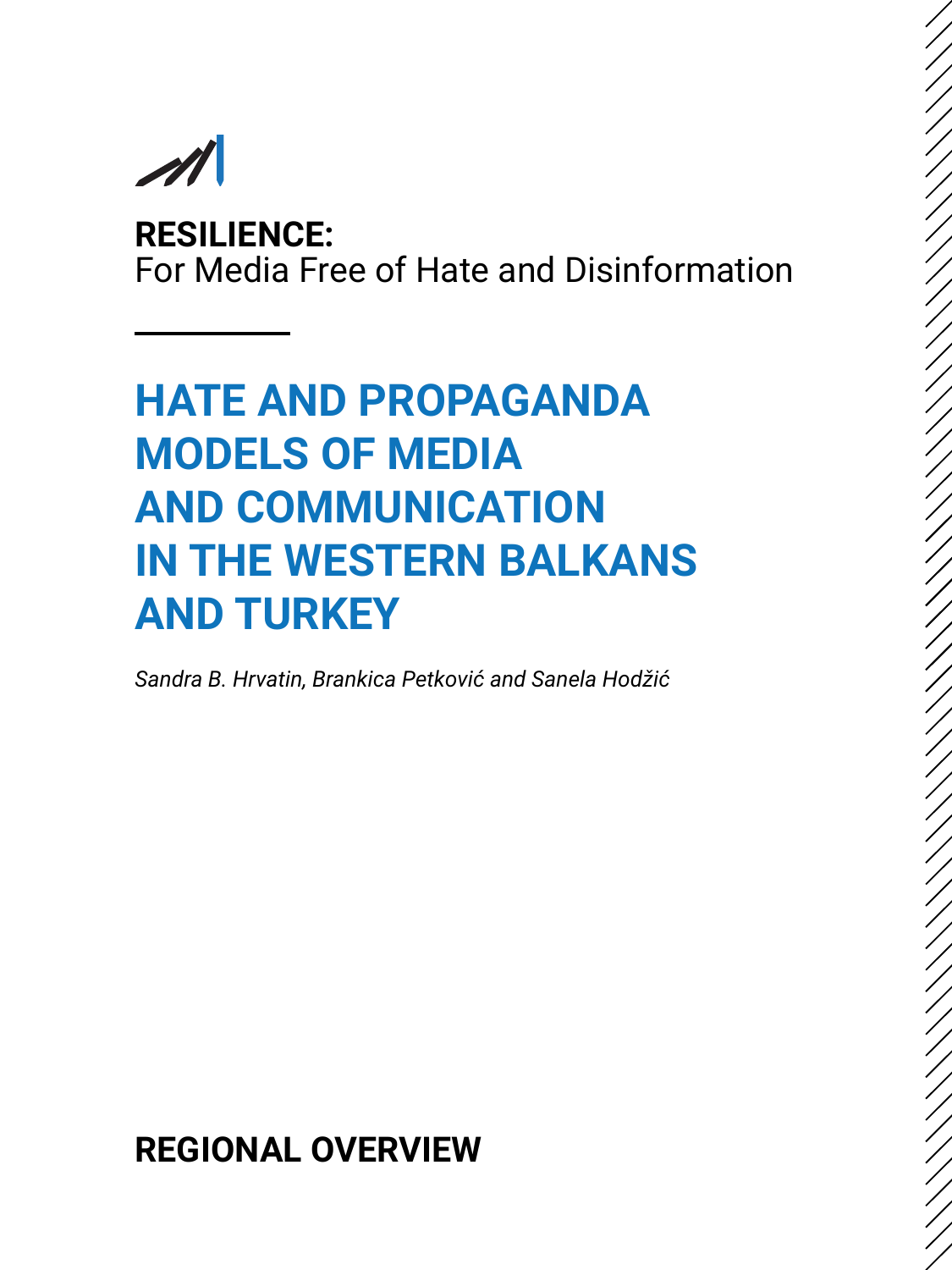#### **RESILIENCE : For Media Free of Hate and Disinformation**

The regional project 'RESILIENCE: Civil society action to reaffirm media freedom and counter disinformation and hateful propaganda in the Western Balkans and Turkey' is implemented with the financial support of the European Union by partner organizations [SEENPM](https://seenpm.org/), the [Albanian Media Institute](http://www.institutemedia.org/), [Mediacentar](https://www.media.ba/bs) [Sarajevo](https://www.media.ba/bs), [Kosovo 2.0](https://kosovotwopointzero.com/en/), the [Montenegro Media Institute](https://www.mminstitute.org/), the [Macedonian Institute for Media](https://mim.org.mk/en/), the [Novi Sad](https://www.novinarska-skola.org.rs/sr/?lang=en) [School of Journalism](https://www.novinarska-skola.org.rs/sr/?lang=en), the [Peace Institute](https://www.mirovni-institut.si/en/) and [Bianet](http://bianet.org/english).

Info: <https://seenpm.org/> Contact: [admin@seenpm.org](mailto:admin%40seenpm.org?subject=)

#### **HATE AND PROPAGANDA MODELS OF MEDIA AND COMMUNICATION IN THE WESTERN BALKANS AND TURKEY**

#### **REGIONAL OVERVIEW**

Authors: Sandra B. Hrvatin, Brankica Petković, Sanela Hodžić

Editor, regional lead researcher: Brankica Petković

Language editor: Fiona Thompson

Design: Špela Kranjec for Filip Kranjec s.p., Ljubljana, Slovenia

Publishers: Peace Institute, Ljubljana and SEENPM, Tirana

Ljubljana, November 2020

*© Peace Institute, SEENPM and the authors*





South East European Network for Professionalization of Media



*This publication was produced with the financial support of the European Union. Its contents are the sole responsibility of the authors and the publishers and do not necessarily reflect the views of the European Union.*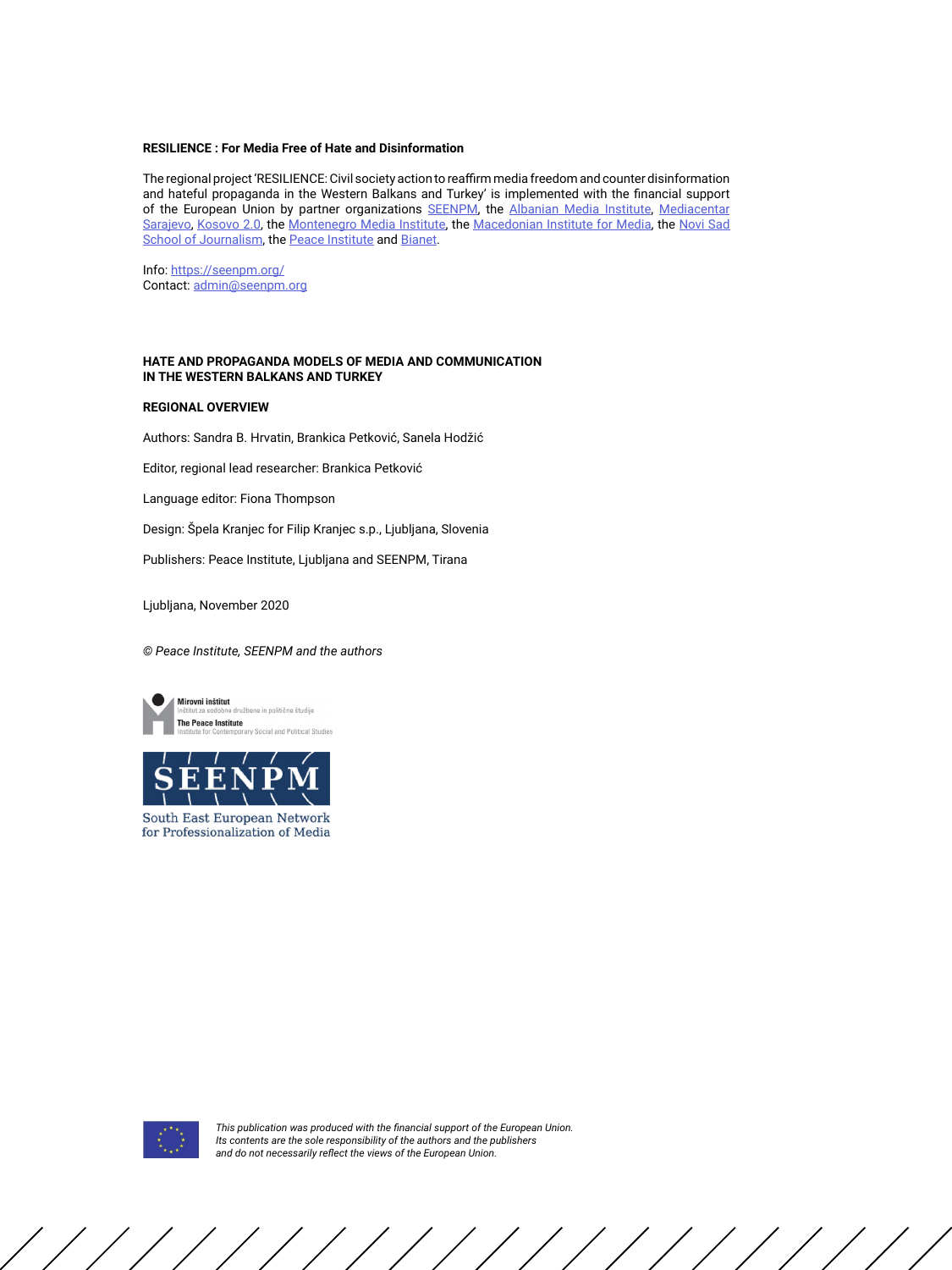# CONTENTS

# [1. INTRODUCTION 4](#page-3-0)

[2. WHAT IS PROPAGANDA, AND HOW DOES IT WORK? 6](#page-5-0)

[3. HOW DOES THE PROPAGANDIST MEDIA ECOSYSTEM](#page-9-0)  [OPERATE? 10](#page-9-0) and 20 and 20 and 20 and 20 and 20 and 20 and 20 and 20 and 20 and 20 and 20 and 20 and 20 and 20

|  | 4. RESEARCH OF HATE, DISINFORMATION  |    |
|--|--------------------------------------|----|
|  | AND PROPAGANDA MODELS OF MEDIA AND   |    |
|  | COMMUNICATION IN THE WESTERN BALKANS |    |
|  | <b>AND TURKEY</b>                    | 12 |

| 5. REGIONAL FEATURES OF HATE,<br><b>DISINFORMATION AND PROPAGANDA MODELS</b>                                                      |    |
|-----------------------------------------------------------------------------------------------------------------------------------|----|
| OF MEDIA AND COMMUNICATION                                                                                                        |    |
| Ownership and funding<br>5.1.                                                                                                     | 17 |
| Organizational/operational models of disinformation,<br>5.2.<br>propaganda and hate speech                                        | 18 |
| Resisting disinformation, propaganda and<br>5.3.<br>hate models: (self)regulation and civil society                               | 21 |
| <b>CONCLUSION: PUBLIC MONEY MISUSED TO</b><br>6.<br><b>FINANCE HATE, DISINFORMATION AND</b><br>PROPAGANDA MEDIA AND COMMUNICATION | 23 |
| The fight against hate, disinformation and propaganda media<br>6.1.<br>and communication models                                   | 24 |
| Literature and sources                                                                                                            |    |
| About the authors                                                                                                                 |    |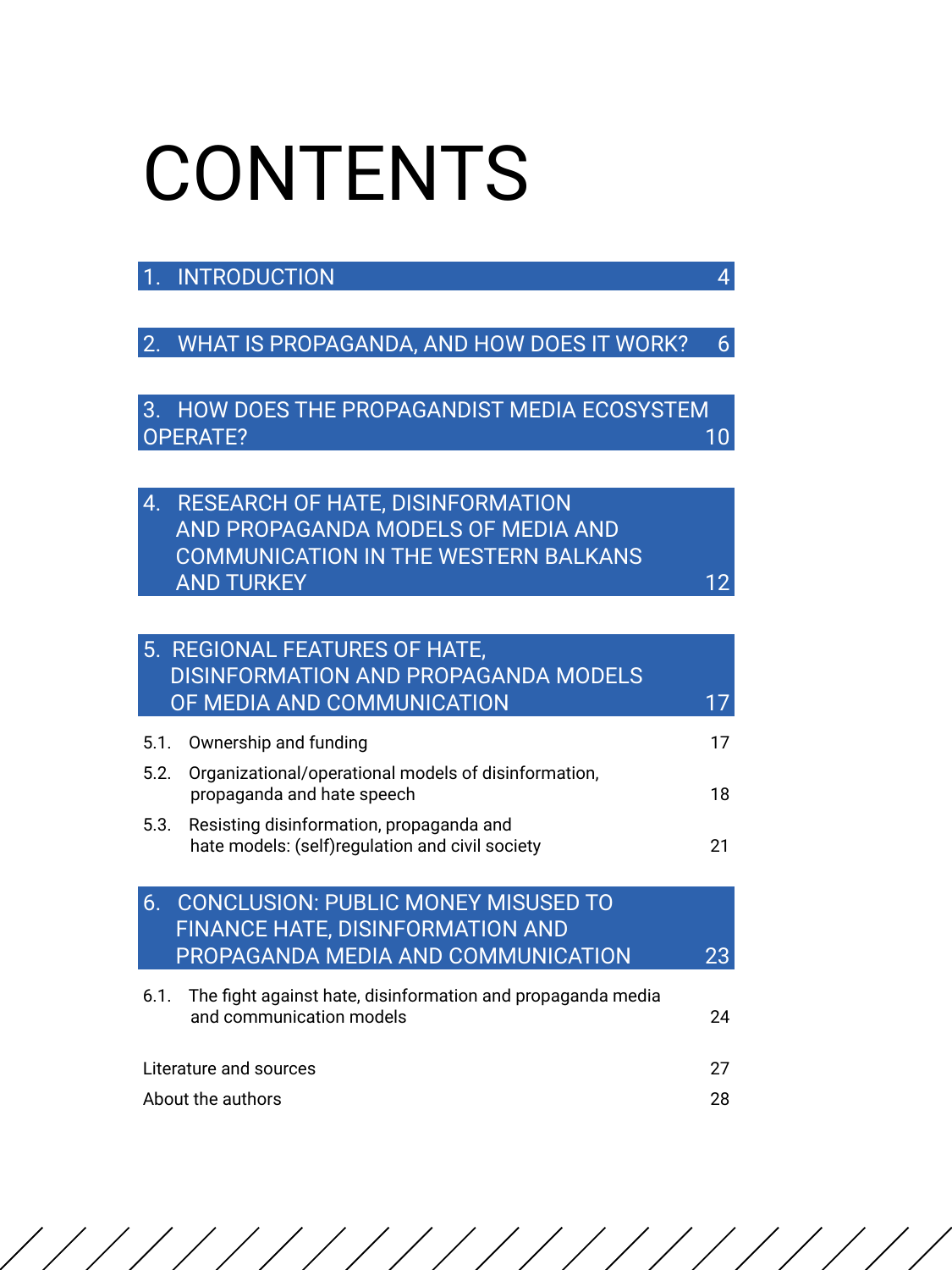# <span id="page-3-0"></span>HATE AND PROPAGANDA MODELS OF MEDIA AND COMMUNICATION IN THE WESTERN BALKANS AND TURKEY

*Sandra B. Hrvatin, Brankica Petković and Sanela Hodžić*

# **INTRODUCTION**

The hate, propaganda and disinformation models of media and communication are integral parts of the propaganda-oriented media systems. Should we wish to understand the key characteristics of a propaganda-oriented media system, we must reflect on where, how and why the system came about. There is a long history of propaganda in terms of the way of influencing people's attitudes, opinions and behaviour. What differentiates the current propaganda-oriented media system from its previous incarnations, which operated mainly through the system of "manufacturing consent", is its totality in the realm of public communication. On the one hand, the present political elites treat the media as a key leverage for taking over power and sustaining it. On the other hand, they consider the media as a powerful economic system creating profit, above all by taking ownership of virtually all working media, channelling public funds into advertising and dismantling the economic base in which the media is rooted. Therefore, it is thoroughly wrong to consider the current propaganda-oriented media system only in terms of taking control of the shaping of public opinion without simultaneously considering the taking over of crucial leverages for the financing of loyal media outlets, verified both by the political elites and by capital.

Comprehending the functioning of this kind of system calls for analysis of the consequences for the communal life of the people that it produces (the disintegration of the community into politically led, oriented and financed groups of opinion-maker warriors). It is equally necessary to investigate how the process of the complete failure of mechanisms protecting the public interest led to a situation in which the liberal principles of the rule of law became a crucial milestone for the new models of the management of society where the "hindrance" represented by respecting the principles of human rights no longer exists. We should avoid falling into the trap of quick reasoning and misjudgement of the present media system as an anomaly connected to the historical characteristics of the transitional period of postsocialist and post-communist societies. We must not forget that the threedecade-long transition was based on recapping and replicating the media

What differentiates the current propagandaoriented media system from its previous incarnations is its totality in the realm of public communication.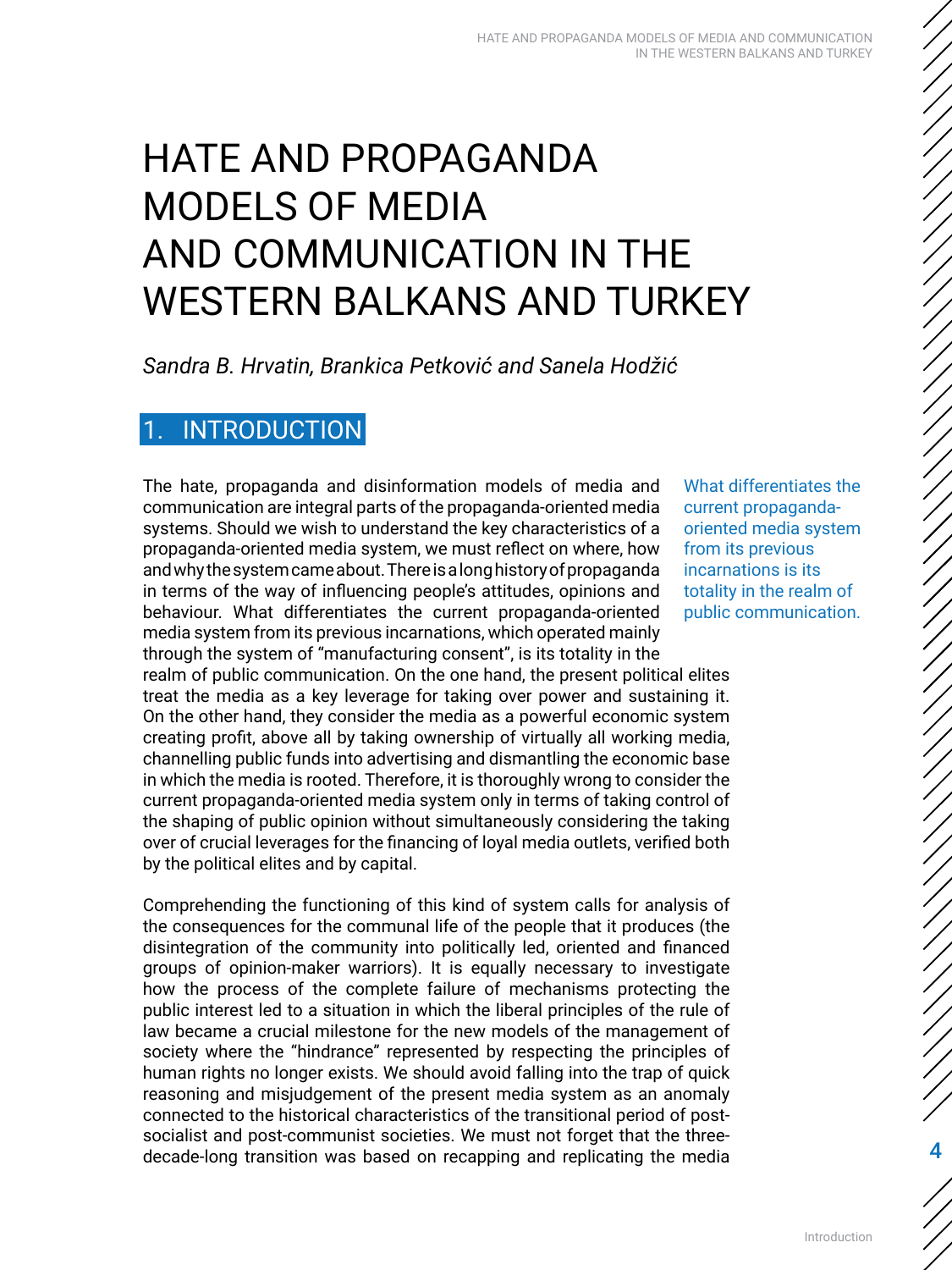regulation "models" of Western European countries. The question that arises is when did these models turn into propagandist media machines whose intention is the decomposition of democracy? What was the determining factor that shaped the reverse process of turning from democracy towards totalitarianism?

Furthermore, is it not possible that the buds for this kind of development existed (and still exist) in the systems that the SEE countries replicated in their trajectory towards the liberal market economy? Considering that critical media are shutting down irrevocably, we must answer the question of whether the situation of the dismantling of the fundamental postulates of journalistic responsibility allows for the construction of a counter-system that would protect the truth? The vindication and defence of democracy nowadays depends on our ability to protect media systems that serve the public interest.

The search for the answers to these questions requires political thinking: political in the sense of not separating the economy from politics or using the economy against politics. Decisions made by the political elites that shape the future of the people stem from a very specific economic system which produces these very decisions. The same applies to media systems. Canadian lawyer Tim Wu illustrates meticulously in his book *The Attention Merchants* (2016) the way the media system operates, and how our attention is harvested and (re)sold. "To see where and when attention was being harvested, one had only to see where advertising (or propaganda, its noncommercial twin) was to be found." (Wu, 2016: 83) Wu denominates propaganda as the non-commercial twin of commercial advertising. As we will demonstrate, the present propagandist media systems generate income through a symbiotic connection with public funding controlled by the governing political elites which use this connection to sustain their power, and on the other hand, by mobilizing online communication for selling hate. Nowadays, hate generates economic and political profit.

We must not forget that the three-decade-long post-socialist media systems transition was based on replicating the media regulation "models" of Western European countries. When did these models turn into propagandist media machines whose intention is the decomposition of democracy?

The present propagandist media systems generate income through a symbiotic connection with public funding controlled by the governing political elites which use this connection to sustain their power, and on the other hand, by mobilizing online communication for selling hate.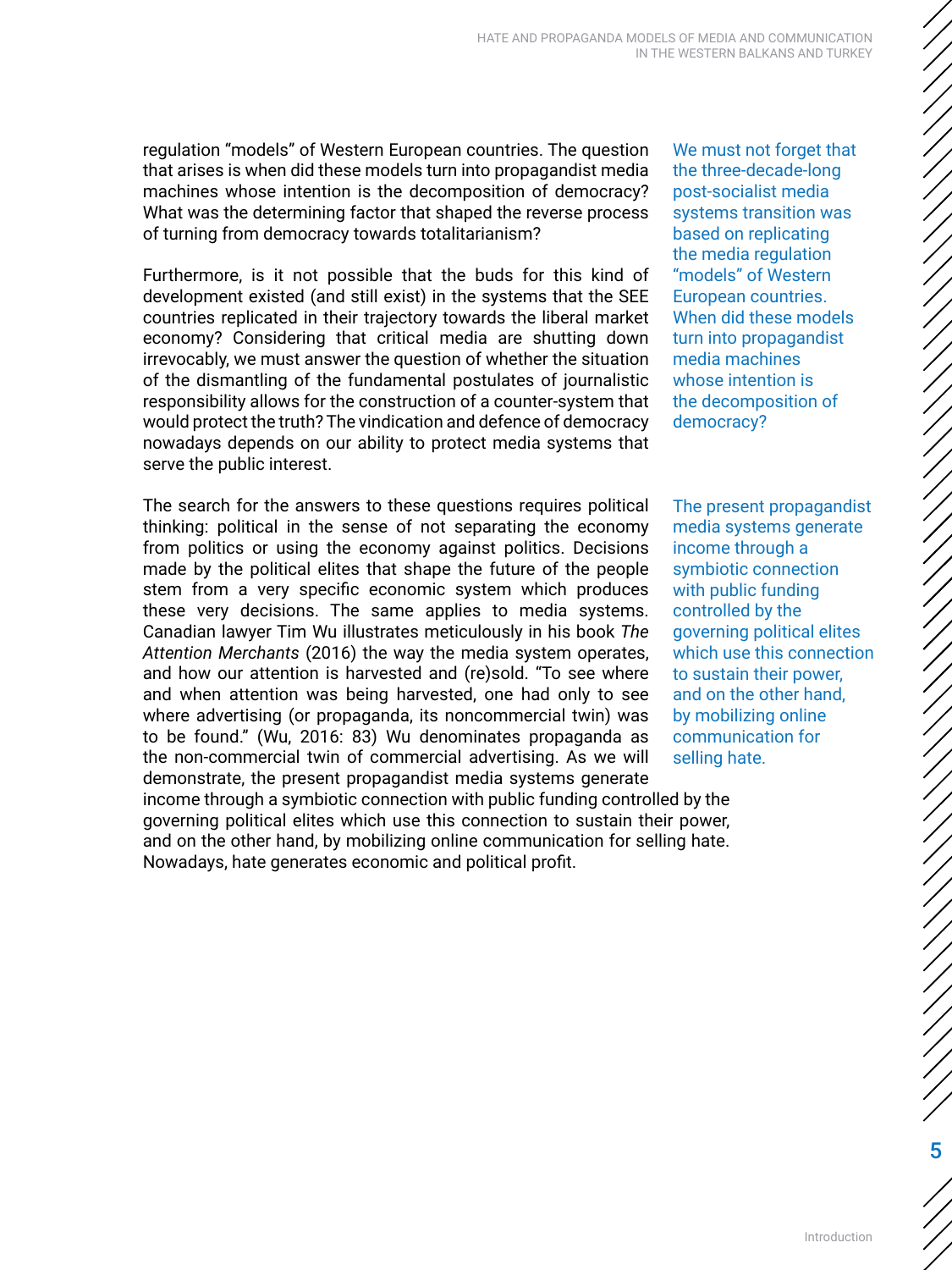# <span id="page-5-0"></span>2. WHAT IS PROPAGANDA, AND HOW DOES IT WORK?

In their book *Propaganda & Persuasion* (2012), Garth Jowett and Victoria O'Donnell define propaganda as a deliberate, systematic attempt to shape perceptions, manipulate cognition and direct behaviour to achieve a response that furthers the desired intent of the propagandist. (Jowett and O'Donnell, 2012: 7). Certain words included in the definition require additional explanation.

Deliberate means that "propaganda is carefully thought out ahead of time to select what will be the most effective strategy to promote an ideology and maintain an advantageous position." Propaganda is an attempt at directive communication with an objective that has been established a priori. The desired state may be perceptual, cognitive, behavioural or all three.

Beliefs, attitudes and behaviours are desirable end states for propagandist purposes and determine the formation of a propaganda message, campaign or both. Because so many factors determine the formation of beliefs, attitudes and behaviours, the propagandist has to gather a great deal of information about the intended audience. Propaganda also seeks to achieve a response, a specific reaction or action from an audience that furthers the desired intent of the propagandist (Jowett and O'Donnell, 2012: 9-10). The final part of the definition is crucial for understanding the model that will be described later on.

Decoding how propaganda works requires a focus that goes beyond analyzing the media and the way it operates but also on several systemic and structural mechanisms operating within society and influencing the possibility of propaganda to work and be effective. Directing the analysis towards discovering the presence of propaganda in specific media or specific publications can never explain the functioning of the entire media system. Edward S. Herman and Noam Chomsky describe in their book *Manufacturing Consent* (2002) the ways in which corporate media manufacture society's consent concerning issues that are included in the agenda of public discussion by the political elites. They point out the existence of systemic bias which allows media outlets to produce specific points of view that were previously coordinated by the political, economic and media elites. Their propaganda model is based on the perception of five filters grounded in the deliberate avoidance of certain topics and their interpretations that minimize the potential financial losses for the advertisers. In other words, the advertising money is allocated to the media under certain conditions connected to an unwritten rule agreed between the media and their financiers about not addressing certain topics. Herman and Chomsky claim that the advertisers won a "de facto licensing authority" over the way the media operates (Herman and Chomsky, 2002: 25-37). In this case, the search for propaganda can be conducted not only through analyzing what has been published and how the publications are systemically partial, but also through the analysis of what is not reported on. If one wishes to stay in the business of the media (and profit from it), one must know how to meticulously choose

ノノノノノノノノノノノノノノノノノノノノノノノノノノノノノノノノノノノノノ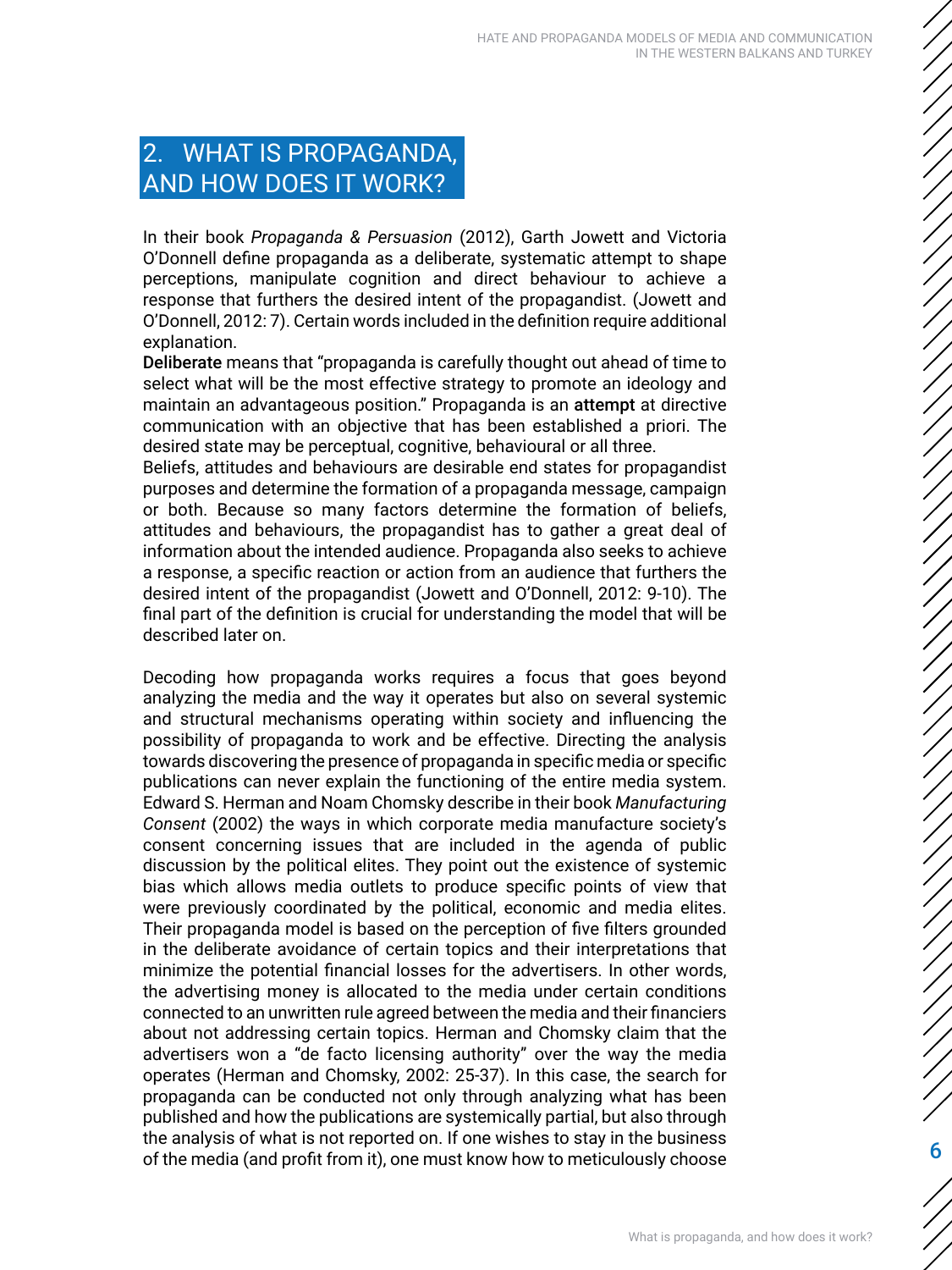the topics to be published and the ways in which they will be reported on. That is the way propaganda works in the case of manufacturing consent in society. This propaganda differs substantially from the propaganda model analyzed in this research.

The propaganda-oriented media system is recognized by its installation in the broader processes of the demise of democracy. It is a system that excludes people from politics; it depoliticizes the people by denying them a space in politics (Mastnak, 2015: 148). The people are pushed out of politics by propagandist techniques which replace them with *populus* in the sense of a nation, based on statedetermined ethnic characteristics which enforce differentiation between those granted the right of political participation and those to whom this right is denied. Populism creates the appearance of political participation by exercising politics on a micro level through coordinated and deliberate attacks on those not recognized as part of the (our) people. The media plays an important role in this. On the one hand, economic centres and power networks represent themselves and their interests as politics, while the media takes on the role of the mechanism that enables the people to illustrate the illusion of democracy. The propagandist media system is based on allowing people access to politics under restricted and politically controlled conditions where the people then speak what those in power think and end up doing. The propagandist media system does not look for support in public opinion because, considering the goals of propaganda, public opinion does not exist. As expressed at the summit of Central and Eastern European countries (Serbia, Czech Republic, Poland, Croatia, Slovenia and Bulgaria) at the end of August 2020 by the President of the Hungarian Government, Viktor Orban: "Hungary wants to have a conservative and Christian-democratic approach towards European institutions and politics as such. (…) We would like to go back in history where we could discuss values such as family, nation, cultural tradition, religion." (Mekina, 2020: 19) We are in the midst of a struggle for intellectual sovereignty (Orban) of a state that is being carried out in an illiberal, authoritarian way. This struggle requires the construction of an impermeable media system in which all its parts are subjugated to a common goal, and each part plays an important role in the informational "food chain" the amplification and systematic spreading of key propagandist messages while simultaneously preventing the formation of media channels of the opposition.

Before we present the key aspects of the propagandist media ecosystem, we must answer a vital question: is the system we are describing an isolated characteristic of Central and Eastern European countries? Should we consider this deformed media system as a result of transition (from socialism and communism to capitalism) and the local political elites discovering the possibility of transitioning from one system to another as an opportunity for the formation of a special kind of capitalism without a market and a democratic system without democratic values? Or can we explain the current events in these countries as a kind of "normal" developmental trajectory of

Populism creates the appearance of political participation by exercising politics on a micro level through coordinated and deliberate attacks on those not recognized as part of the (our) people. The media plays an important role in this.

7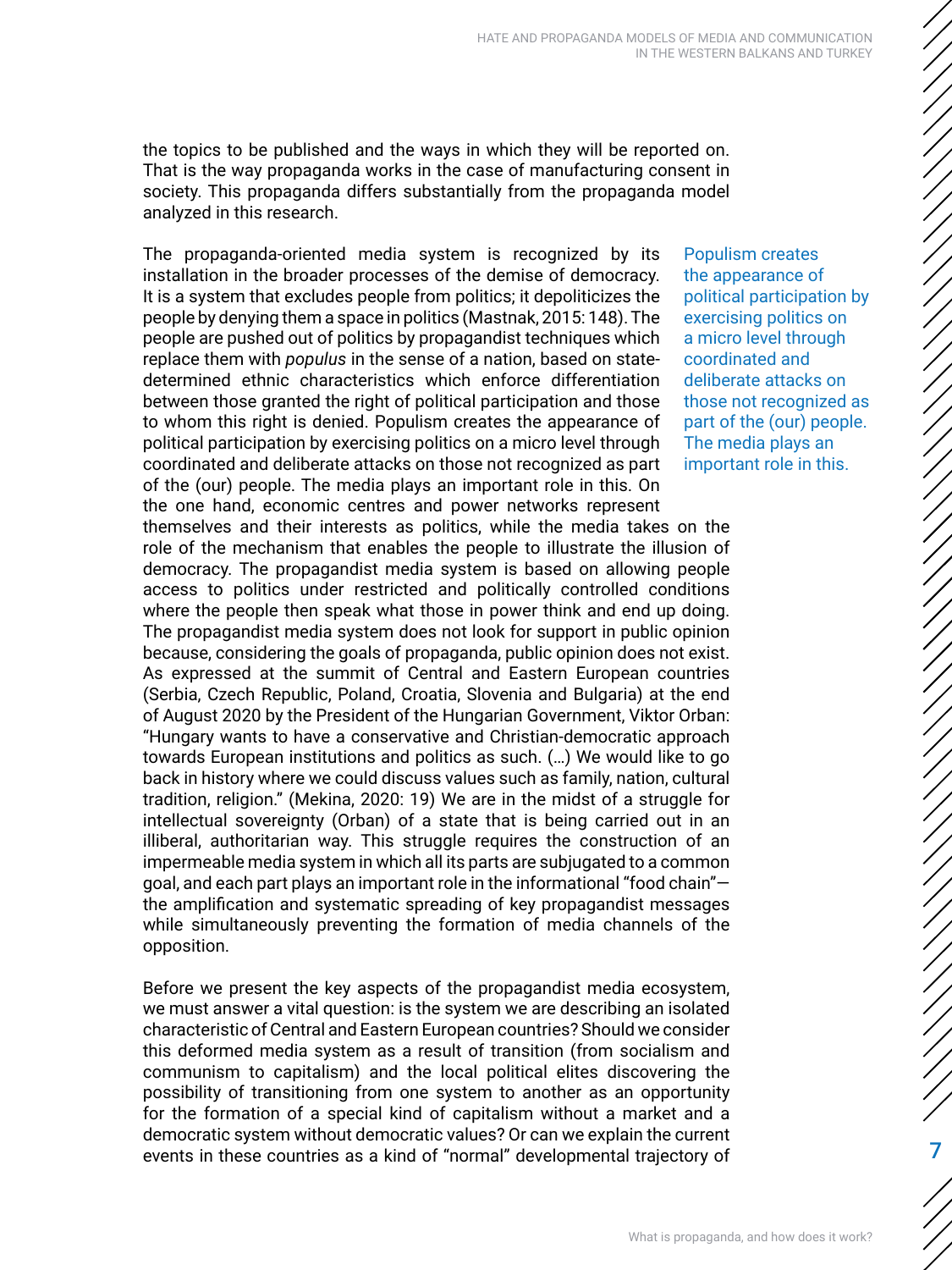capitalism that awaits other European countries—a form of populist anarchy in which the media (especially social networks) plays out as the strongest tool for the spreading of propaganda? It should be pointed out that former socialist and communist states did not start their transition in the 80s at point zero. There was no switch that turned off the previous system overnight and turned on the new one. The idea of equating political pluralism with market economy became the foundation for the most predatory types of privatization, selling of natural resources, the intrusion of Western corporations that were unable to guarantee workers' rights in the West, and political-business liaisons between "East and West" that lasted just long enough for the local political elites to consolidate their authority. President of the Polish government, Mateusz Morawiecki, stated at the same summit of Central and Eastern European countries, held in Bled, that in the 90s nobody was bothered by "Western Europe colonizing Eastern. Now that our companies are trying to establish themselves in the unified European market, they are faced with resistance." (Mekina, 2020: 19) These are the stances promoted by the media propagandist machine while simultaneously creating a whole range of "enemies" that are said to be working against the national interests of the state. Let us illustrate some of these matters.

Hungary was the first transition country that privatized (more accurately sold out) its media. Three decades later, there are scarce foreign media owners that persist in the captured media landscape. The rest has merged into a form of a propagandist conglomerate of a media ecosystem in which everything gravitates towards the centre with the concentration of power (political and economic) of a single political party and an individual, intertwined in a web of friendly business liaisons.

This system makes the media just as much a hostage of the political elites as of the economy. Advocating for neoliberal politics and its derivative populist political power that is usually prescribed with an adjective stemming from nation ("*Hungarian democracy is no worse than the German, Italian or French*", according to Viktor Orban) does not emerge from an economic vacuum. The propagandist media system does not arise and operate because its owners aspire to obtain complete control over what and how people think. This model emerged and operates because its owners realized that propaganda can be a source of substantial economic benefits. Certainly, within the economic system in question, the economic power of the media is drawn from public funds, state-oriented advertising, and the regulation which aims to legalize specific forms of operating that allows the media not to be held accountable to the market, the public or the state but rather exclusively to specific media owners and their interests for defending the acquired positions of power. Old school media (political party) agitators and propagandists gave way to propagandist experts with no political party affiliations whose role is merely to sell politics as nonpolitical. (Habermas, 1989: 238)

Should we consider this deformed media system as a result of transition (from socialism and communism to capitalism) and the local political elites discovering the possibility of transitioning from one system to another as an opportunity for the formation of a special kind of capitalism without a market and a democratic system without democratic values?

The propagandist media system does not arise and operate because its owners aspire to obtain complete control over what and how people think. This model emerged and operates because its owners realized that propaganda can be a source of substantial economic benefits.

ノノノノノノノノノノノノノノ

ノノノノノノノノノノノノノノノノノノノ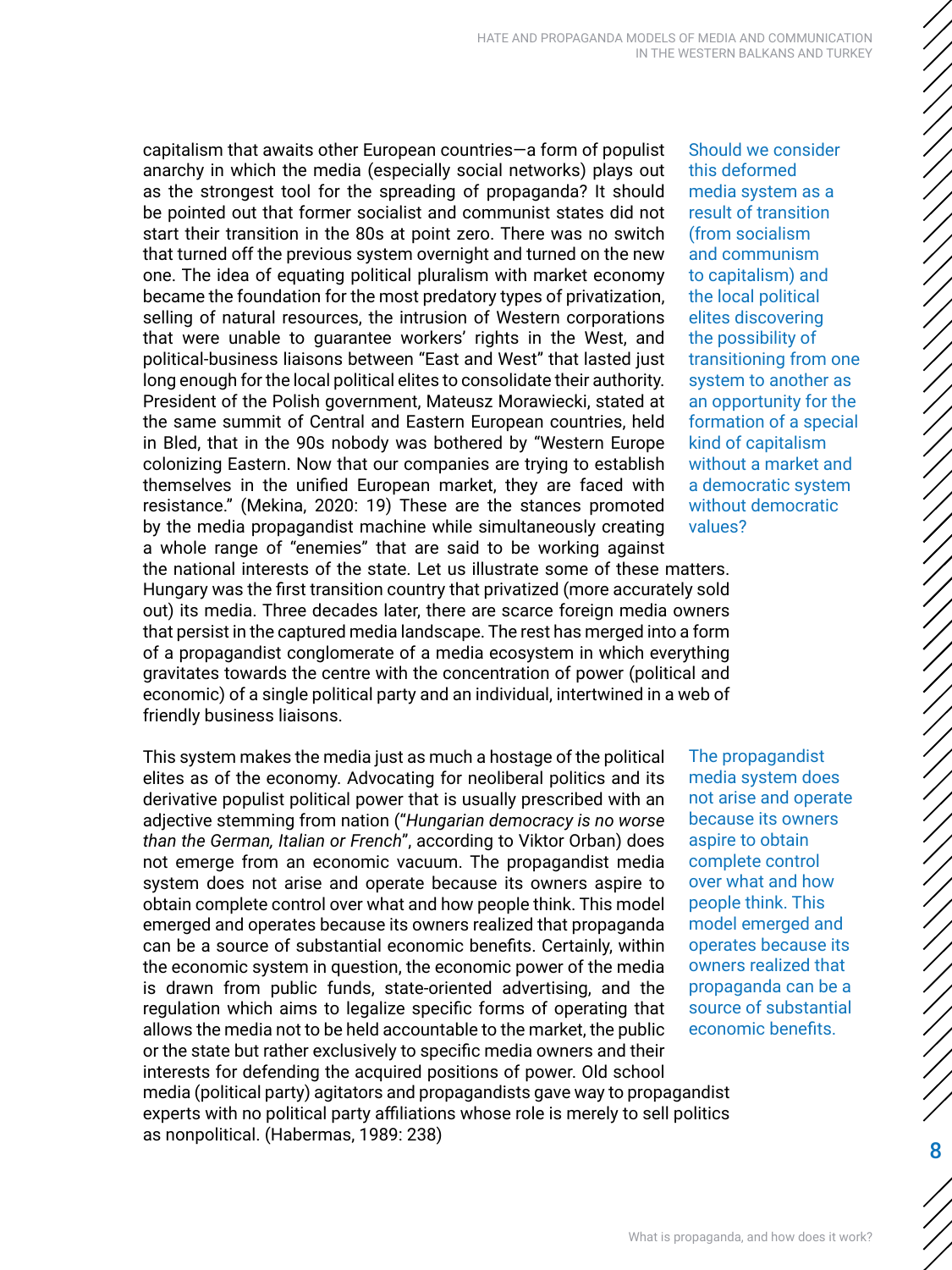The aim of this project is a form of mapping the operation of media in illiberal societies. We do not use the term illiberal the same way that the political autocrats use it in these countries. Illiberal refers to the idea that the market does not require a safety catch to protect the rights and liberties of the people. The illiberal system incessantly refers to some general (national) values that used to exist and were destroyed by "importing" liberal values from the West. In this system, we do not treat the media separately like a political or an economic institution. It is a system that allowed for capitalism to be brought to its extreme stages and where the state does not take on the role of supervision of the worst economic excesses but rather justifies them as a necessity to protect the national market within a nation-state. The illiberal system is marked by immense political protectionism. The idea that prevailed at the beginning of the transition about catching up with Europe or returning to the European house of nations has been replaced by the predominant idea of the need to persist with what is "ours" and which does not concur with the needs and desires of "our" people following the Age of Enlightenment. It is precisely at this point that the media must be introduced into the analysis. It is the media that transforms the ideas of the illiberal political project into messages explaining everyday life.

The illiberal system is marked by immense political protectionism. It is the media that transforms the ideas of the illiberal political project into messages explaining everyday life.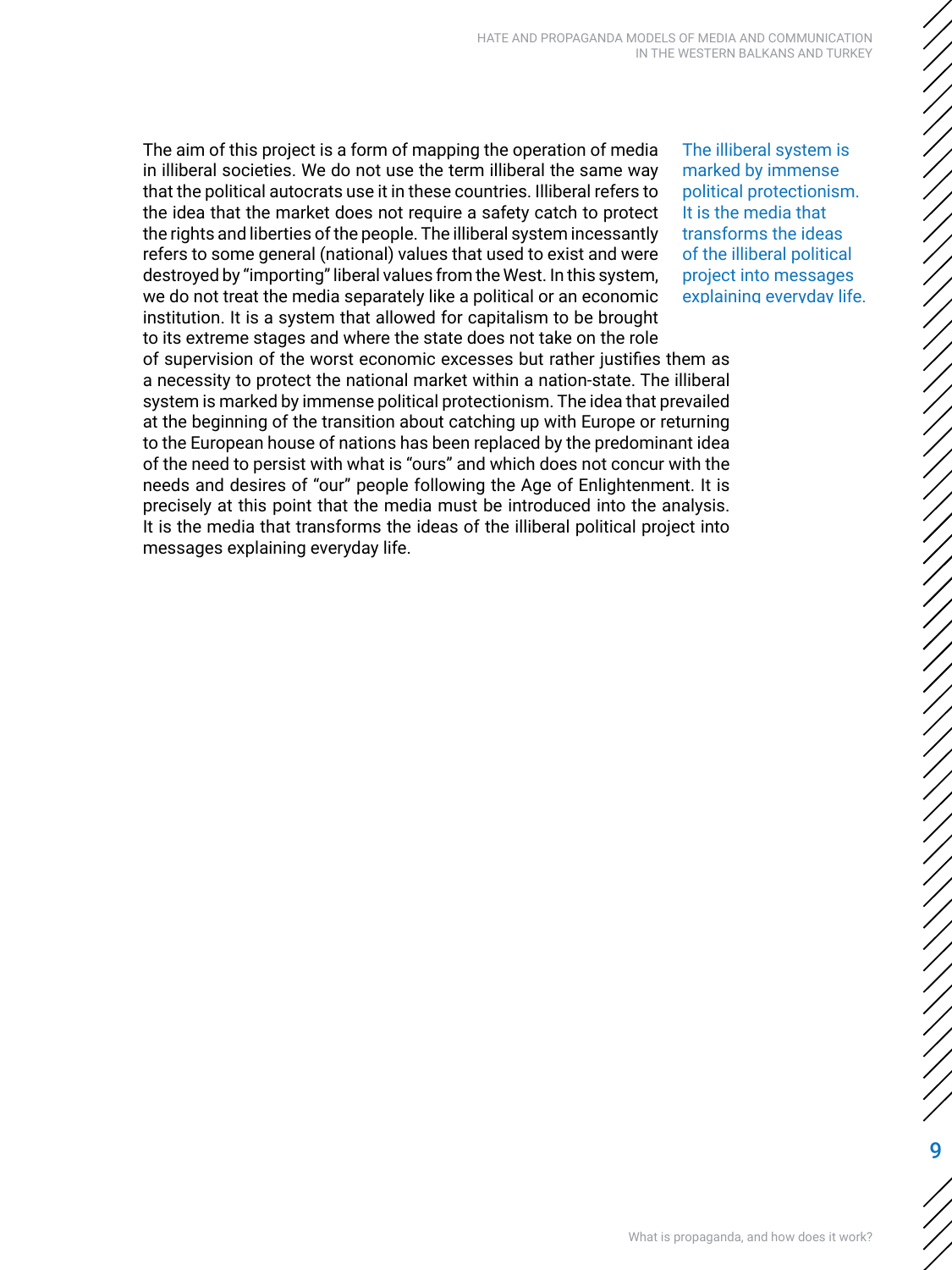# <span id="page-9-0"></span>3. HOW DOES THE PROPAGANDIST MEDIA ECOSYSTEM OPERATE?

The propagandist media ecosystem operates as a network of systemic corruption. It is not a question of individual media or individual media professionals that abuse the media for propagandist purposes; rather, it is an issue of the collection of systemic and structural conditions that turn the media players themselves into carriers of propagandist activities. The legal framework is of crucial importance among the systemic conditions. Despite the majority of the countries formally granting the media its autonomy and determining freedom of expression as a fundamental human right, the system has developed a complete lack of institutional responsiveness to the blatant violations of these principles. Financially and professionally weakened regulating institutions, which are often directly or indirectly influenced by the governing political elites, are not capable of serving the public interest. Rarely do their attempts at media market regulation, media pluralism protection or their respect for professional standards of media operating find their The propagandist media ecosystem operates as a network of systemic corruption. It is not a question of individual media or individual media professionals that abuse the media for propagandist purposes; rather, it is an issue of the collection of systemic and structural conditions that turn the media players themselves into carriers of propagandist activities.

way past ad hoc solutions. The nonexistence of the state's strategic vision of media development and its role in a democratic society is often replaced by thoughtless changes in legislation that merely worsen the deregulated situation. This environment has given way to the instrumentalization of the media for political goals as a predominant practice.

The prevailing mechanism of control over the media is the non-transparent media ownership marked by formal, fictional owners hiding their immediate connections to the leading political elites. This mechanism creates a form of "feedback loop" when it comes to influencing the media: on the one hand, the media owners are aware that they owe their takeovers to the governing political elites, while on the other hand, the survival of their media empires depends on the same politics allocating public funds to advertising. Since the media markets do not work, especially following the economic crisis of 2008, the majority of advertising money intended for the financing of the media comes in the form of state advertising or as income allocated by (completely or partially) state-owned companies without clearly predetermined criteria. The financial crisis has directly influenced the position and status of journalists and other media professionals. Professional journalism and investigative journalism became "luxuries" only afforded by rare media houses. This gap is usually filled by independent media projects mainly financed by donations which makes them the targets of attack by governing politics. The undesirable economic situation prevents independent media from being directly financed by their users. Having lost trust in the autonomy of the media, the users turn more and more to the online media and social networks in their search for information. Nobody controls the operating of these media and communication channels. Even worse, the propagandist media ecosystem is taking over this realm of the media as well. The virtual

10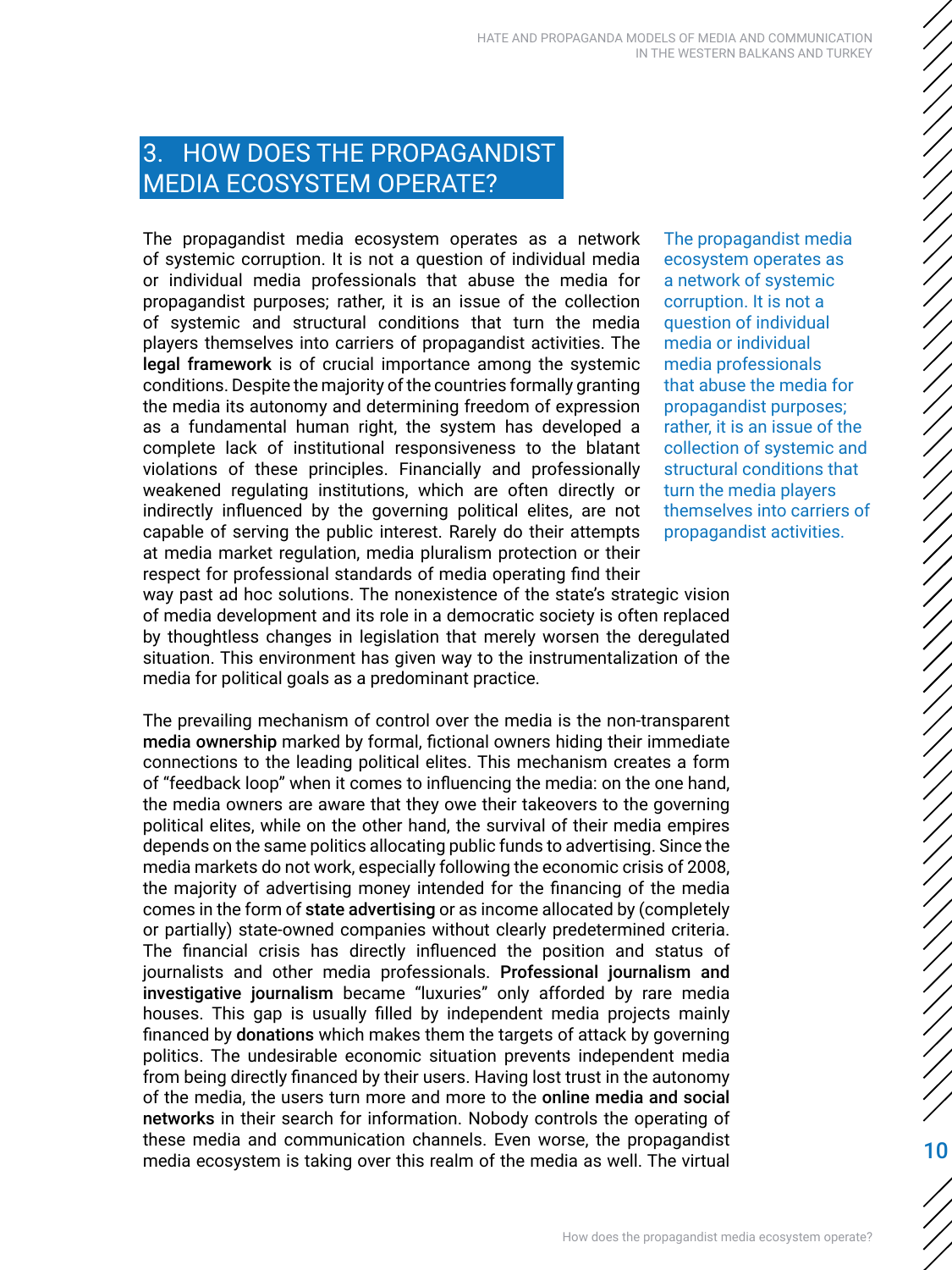space is a place of creation and extinction of "media" whose ownership and financing sources are unknown. It is impossible to address their manipulations, misinformation and lies. It is not the media in the usual meaning of the word; rather, we are dealing with interconnected subsystems that serve to enhance specific messages the political elites leak to the public. The propagandist media ecosystem functions thorough a system of centrifugal forces: seemingly separated media outlets work in harmony as a machine spreading propaganda messages serving the interests of the political elites. Researching this system presents itself as an extremely difficult task. As Shiva Vaidhyanathan puts it: "we are in the midst of a worldwide, internet-based assault on democracy." (Vaidhyanathan, 2018: 180) Were we to understand the way this system works, we would analyze the whole ecosystem, not merely its individual parts. We must analyze the centre (mainstream media) as well as its peripheral parts (online media and social networks).

The propagandist media ecosystem functions thorough a system of centrifugal forces: seemingly separated media outlets work in harmony as a machine spreading propaganda messages serving the interests of the political elites. Researching this system presents itself as an extremely difficult task.

The system of information flowing from the centre to the peripheries has been replaced by a reverse system.

The peripheries are "test fields" for information that will later become mainstream. It is necessary to point out the specific form of privatization of accountability for public communication. In contrast to the media, bound by statutory provisions on the prohibition of hate speech and discrimination, and the protection of privacy and people's dignity, the social networks operate within a completely uncontrolled system of a kind of cyber-libertarianism. Once freedom of expression becomes the key aspect of the business model exercised by social network owners, it is clear that it is of no interest for businesses to limit speech no matter how destructive it is. (Zuboff, 2019: 109-110) The companies defending their business models by appealing to freedom of expression should recognize their responsibility for these actions. It is precisely this point of failure of all the institutions of the state of law that was meant to protect freedom of expression with all its limitations.

What is standing in opposition to this propaganda machine? Even though the space within which independent media can operate has drastically shrunk, their role for the protection of democracy does not cease to be of vital importance. The media propaganda ecosystem operates as an invasive form of colonization of the public communication space. However, it is not the only one. Online communication is used as much by those spreading misinformation as those wishing to share journalists' stories crucial for understanding the time in which we are living. The bond between the media and the public that has been replaced for decades by the commercial relationship between the media and the advertisers needs to be re-established. There is no media without the public, just as there is no public without its media. In order to revive this relationship, it is necessary to go back to the roots of the journalism profession. The trust in journalism and media, which has never been at a lower point, needs to be re-established by returning the fundamental postulates of public service: transparency, public interest, and journalistic integrity. This can only be achieved by the state's

The bond between the media and the public that has been replaced for decades by the commercial relationship between the media and the advertisers needs to be re-established.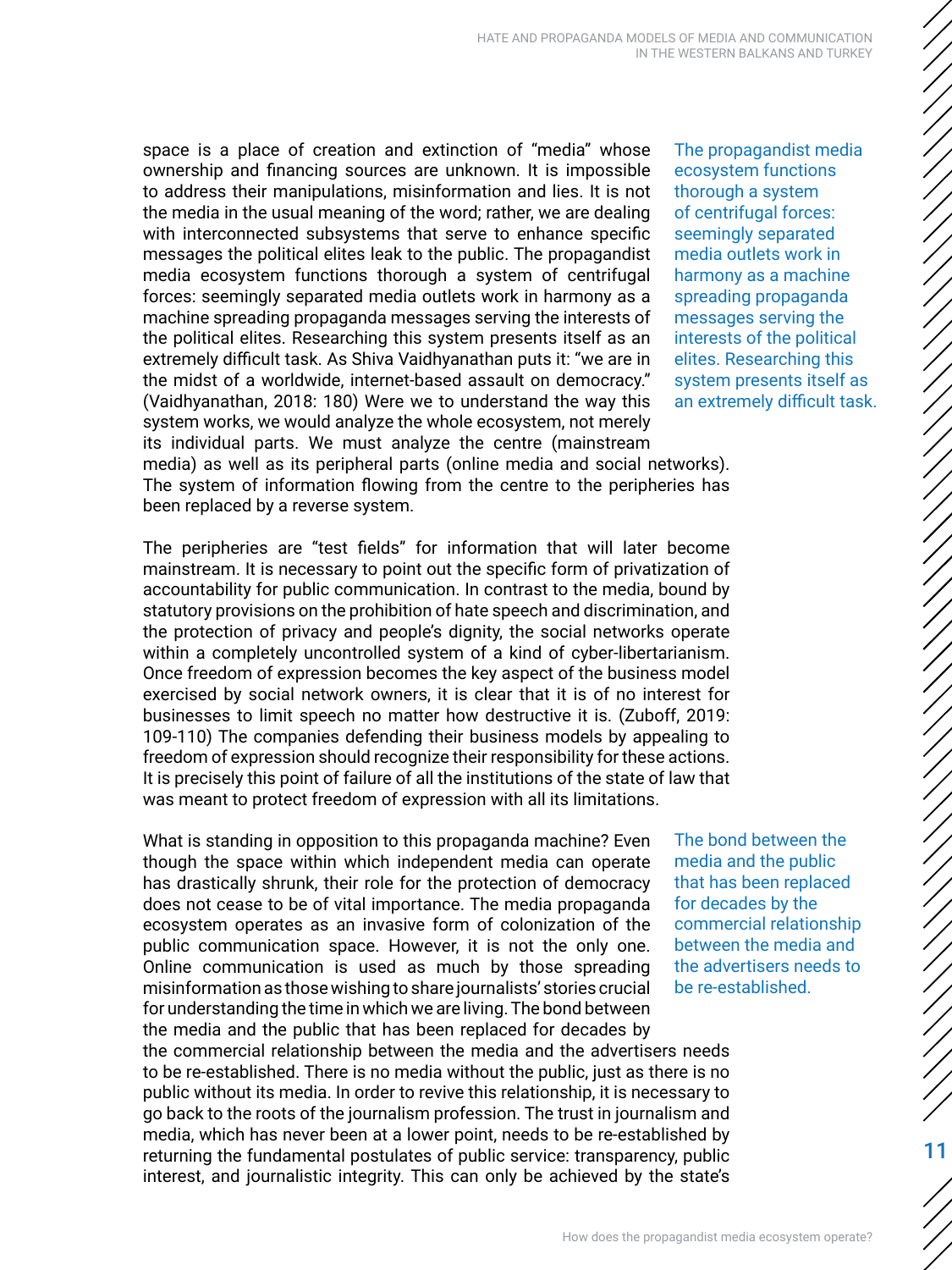<span id="page-11-0"></span>re-involvement in the process of governance over public matters. The future of this narrative will depend upon the indignant citizens, journalists and scholars drawn to this project: indignant elected officials and policy makers who understand that their authority originates in the foundational values of democratic countries, claims Shoshana Zuboff. (2019: 522)

# 4. RESEARCH OF HATE, DISINFORMATION AND PROPAGANDA MODELS OF MEDIA AND COMMUNICATION IN THE WESTERN BALKANS AND TURKEY

Within the project "Resilience – Civil society action to reaffirm media freedom and counter disinformation and hateful propaganda in the Western Balkans and Turkey", the research team in seven countries (Albania, Bosnia and Herzegovina, Kosovo, Montenegro, North Macedonia, Serbia and Turkey) have explored the phenomenon of hate, disinformation and propaganda models of media and communication based on common methodology, particularly focusing on the political-economic basis of such models of media and communication.

The typical elements of hate, disinformation and propaganda models of media and communication were identified at the beginning of the research, including ownership and financing patterns, operational modalities, characteristics of editors and journalists in such media models, distinctive content, and relations with the audience. Taking these elements into account, the researchers in the seven countries provided the assessment of the media landscape and

concrete examples of media groups, media outlets, and media and public communication practices with the aim of examining whether and how the hate, disinformation and propaganda models of media and communication operate in their respective countries.

According to the Resilience project research methodology, the typical elements of hate, disinformation and propaganda models of media and communication are the following:

#### **Ownership patterns of hate, disinformation and propaganda models of media and communication platforms**

a) non-transparent/hidden ownership, beneficiary owner particularly hidden;

b) owner affiliated/connected to political centres of power, to the ruling political party or other political parties or groupings, to extremist organizations, to criminal groups (underground), to intelligence services, etc.;

c) ownership by the government/state/local authorities;

The typical elements of hate, disinformation and propaganda models of media and communication were identified at the beginning of the research, including ownership and financing patterns, operational modalities, characteristics of editors and journalists in such media models, distinctive content, and relations with the audience.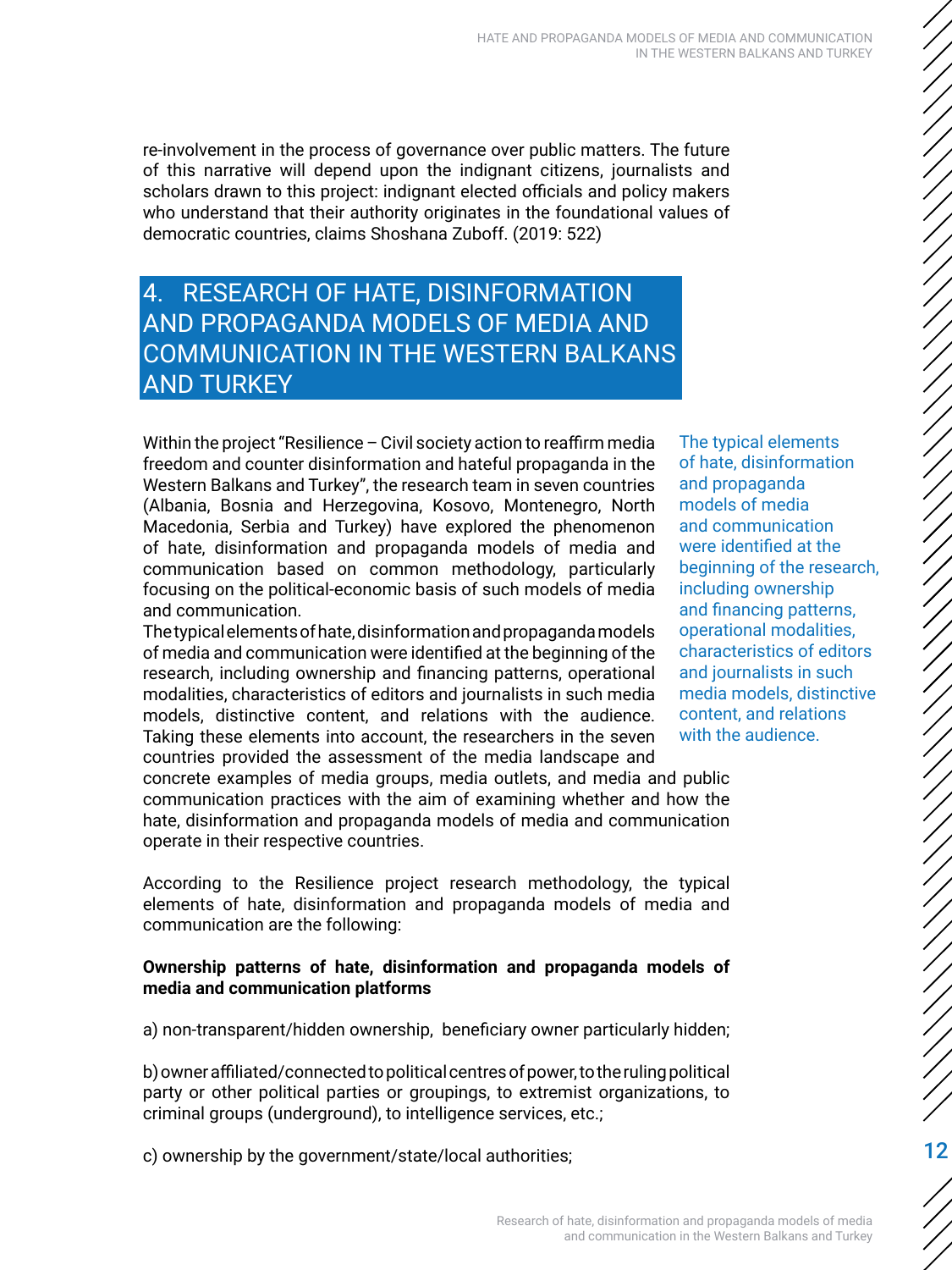d) ownership by individual businessmen/tycoons with affiliation/connection to political parties or other centres of power, to the government, to extremist organizations, criminal groups, to intelligence services, etc.;

e) ownership by foreign owners, individual or institutional, connected to foreign governments or foreign political and business groups, having connections with political centres of power in the beneficiary country, and/or geopolitical interests in the country;

f) ownership by individual journalists, publicists, opinion-makers, influencers (founders of personalized online media and communication channels) with connections to political parties or other political or ideological groupings, members of the government and other centres of power, or extremist organizations, criminal groups, intelligence services, etc.

#### **Financing patterns, material basis, business models**

a) Sources of financing not known/not clear (no advertisements carried out, no data on eventual subsidies, grants and sponsorships, no financial reports available in public databases and business registers, etc.);

b) Sources of financing are other businesses of the owner in the media sector or in other sectors;

c) Advertisements (commercial or related to state bodies and institutions connected to the political centres of power and distributed in a nontransparent manner), sponsorships, etc.;

d) Grants and subsidies by the government or local authorities, including access to tax reduction scheme, loans from state funds, etc.;

e) Community fundraising (micro-donations, crowdfunding, membership, etc.);

f) Blackmailing individuals threatening to publish compromising, manipulative content;

g) Financial support from foreign business entities or governments;

h) Commercial benefits from attracting audiences are one, but not the only purpose of these media; in many cases, they are not the prevailing purpose in this type of media.

#### **Organizational/operational modalities**

a) public/state media operating on national level, such as public broadcasters, including entities such as radio, TV and/or online media, having a complex management and governance structure , but having all or some outlets and channels producing and disseminating content with hate speech, 13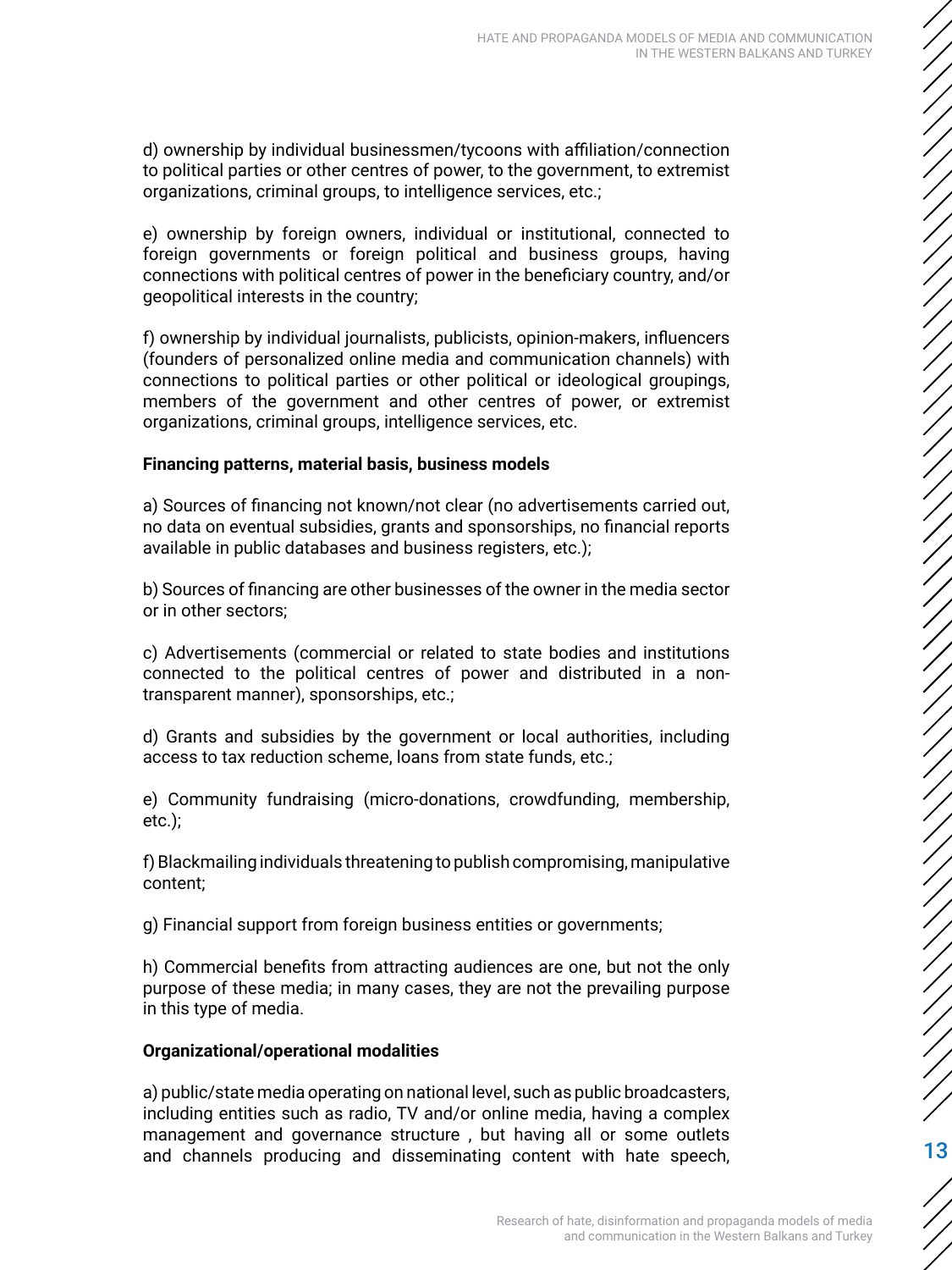disinformation and/or propaganda, being under the control of individual managers or editors connected to the centres of power, ruling party, government, or think-tanks of the ruling party, etc.;

b) local media under the control of the local authorities/mayor and political party in power on a local level;

c) commercial media groups originating and operating in the beneficiary country, with one or more media outlets or channels producing and disseminating content with hate speech, disinformation and/or propaganda; with management and editorial control provided by individuals with connections to the centres of power, ruling party, government, or think-tanks of the ruling party, etc.;

d) offices/branches of private, commercial media from other countries in the region or internationally, or offices/branches of international divisions of public/state media in other countries;

e) media outlets, particularly online media, operating with a small editorial team, providing no data about who they are, operating with or without offices, on a national or local level, having hidden or open affiliation to centres of power, political parties or ideological groupings, or criminal groups, etc.;

f) individual operations with or without a registered media outlet, based on self-employment or employment in another business;

g) individual operations of social media accounts based on anonymity, often organized and coordinated to replicate or support each other in content/ messages distributed; activity, including trolling, sometimes paid for by a political party or other organization;

h) comment sections in the online media of this type regularly publish messages from anonymous authors containing hate speech and disinformation without limitation and moderation, some of these commentators act in an organized and coordinated way and are paid by a political party or other organization for this activity.

#### **Editors and journalists**

a) editors of this type of media have no respect for professional standards, are not recruited on the basis of professional qualifications, take part in attacks on media, editors and journalists critical to the agenda and to the patrons they serve, engage in attacks on independent associations of journalists and in attempts to form parallel associations;

b) section with impressum – a list of responsible editorial team members (and founders/publishers) often missing in such media;

c) key personnel, including editors' positions predominantly occupied by males;

14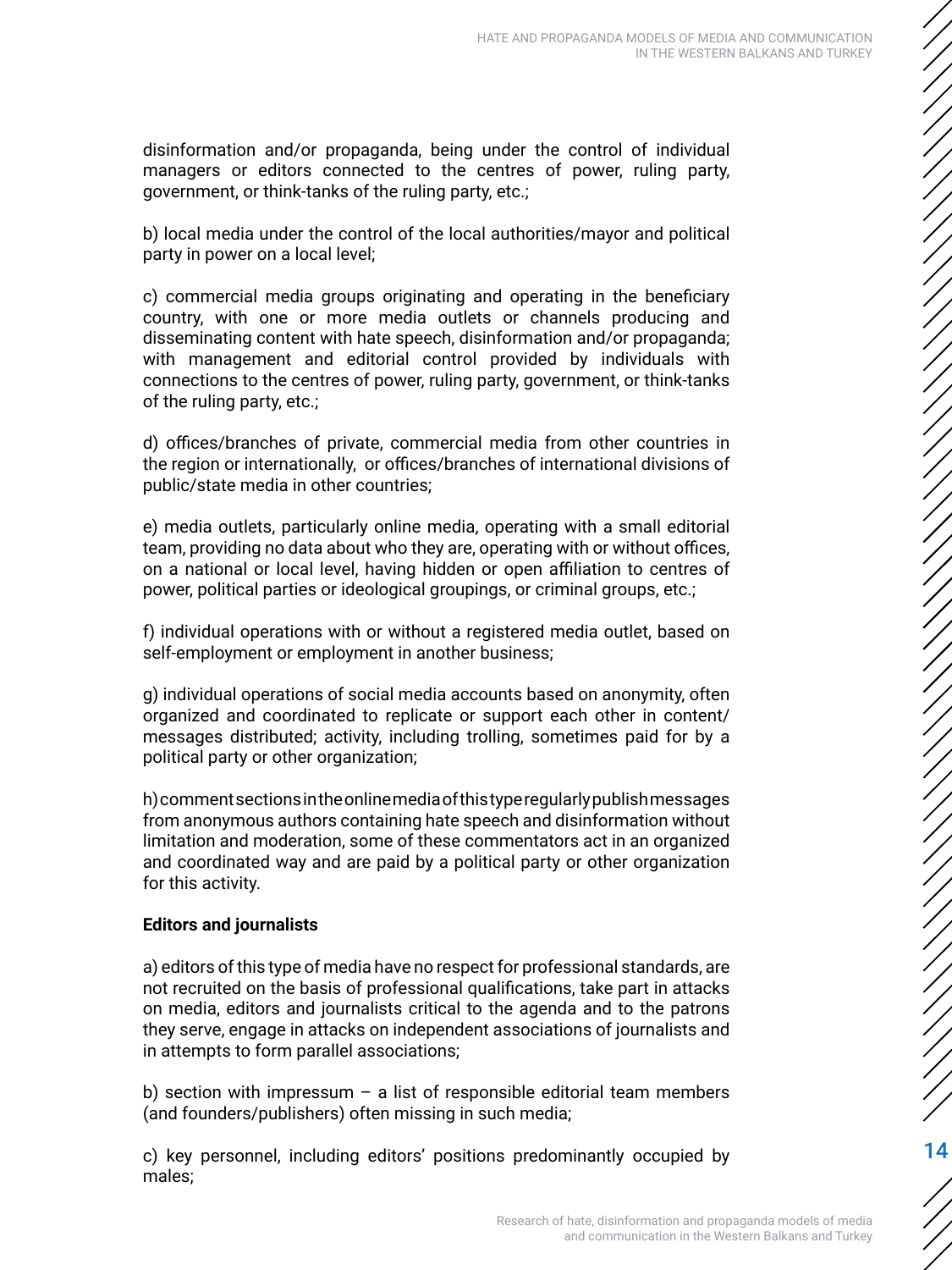d) journalists either a) known for bias reporting, an aggressive propagandist style of writing and communication, or for subtle manipulation of (historical) facts and false presentation of facts, events, and ideas; or b) unknown, almost anonymous journalists, mostly young, not professionally socialized in terms of respect for professional standards and defence of professional integrity, economically dependent, but poorly and unregularly paid; or being c) activists of political parties writing for hate and propaganda media instead of professional journalists or under the pretence of journalists.

#### **Content**

a) systematic production and dissemination of content (articles, reports, commentaries, titles, visual images, symbols, video, messages) with hate speech, propaganda and disinformation, including incitement to hatred against target groups and individuals, defamatory claims, prejudices and discriminatory speech, intimidation, harassment and false information, manipulation of facts and images, revisionism of historical facts, brutal negative, defamatory campaigns against targets, propaganda for political or ideological agenda of patrons, "character assassination", exploitation of fear, misogyny, Islamophobia, antisemitism, etc.;

b) such content dominates in these media and communication platforms, or in the main sections of these media;

c) the targets of such content are ethnic, religious and sexual minorities, neighbouring nations, migrants, refugees and asylum seekers, Roma, Muslims, Jews, political or ideological opponents to agenda and patrons of these media and communication platforms, critical journalists and media, critical public personalities, activists of watchdog institutions and civil society organizations, academics and advocates of multicultural societies, feminists, human rights defenders, environmental organizations and activists, George Soros, the EU and other international actors when they support critical voices and express criticism towards the agenda and patrons of these media;

d) such content is particularly intensively carried out in pre-election periods, during the adoption of important political decisions and in polarized public discussions;

e) content/articles/reports/editorials/columns often not signed by authors/ authors remain unknown; (anonymous) articles are re-published among groups of such media and run simultaneously as a kind of coordinated campaign; visual material, photos often not signed, taken from sources without referencing or in a manipulated manner;

f) the content of these media outlets and communication platforms is often the subject of infringement procedures by regulatory bodies or self-regulatory bodies because of violation of content regulations in media law or violation of codes of conduct of media and journalists, or challenged and removed from social media platforms because of violation of their rules; 15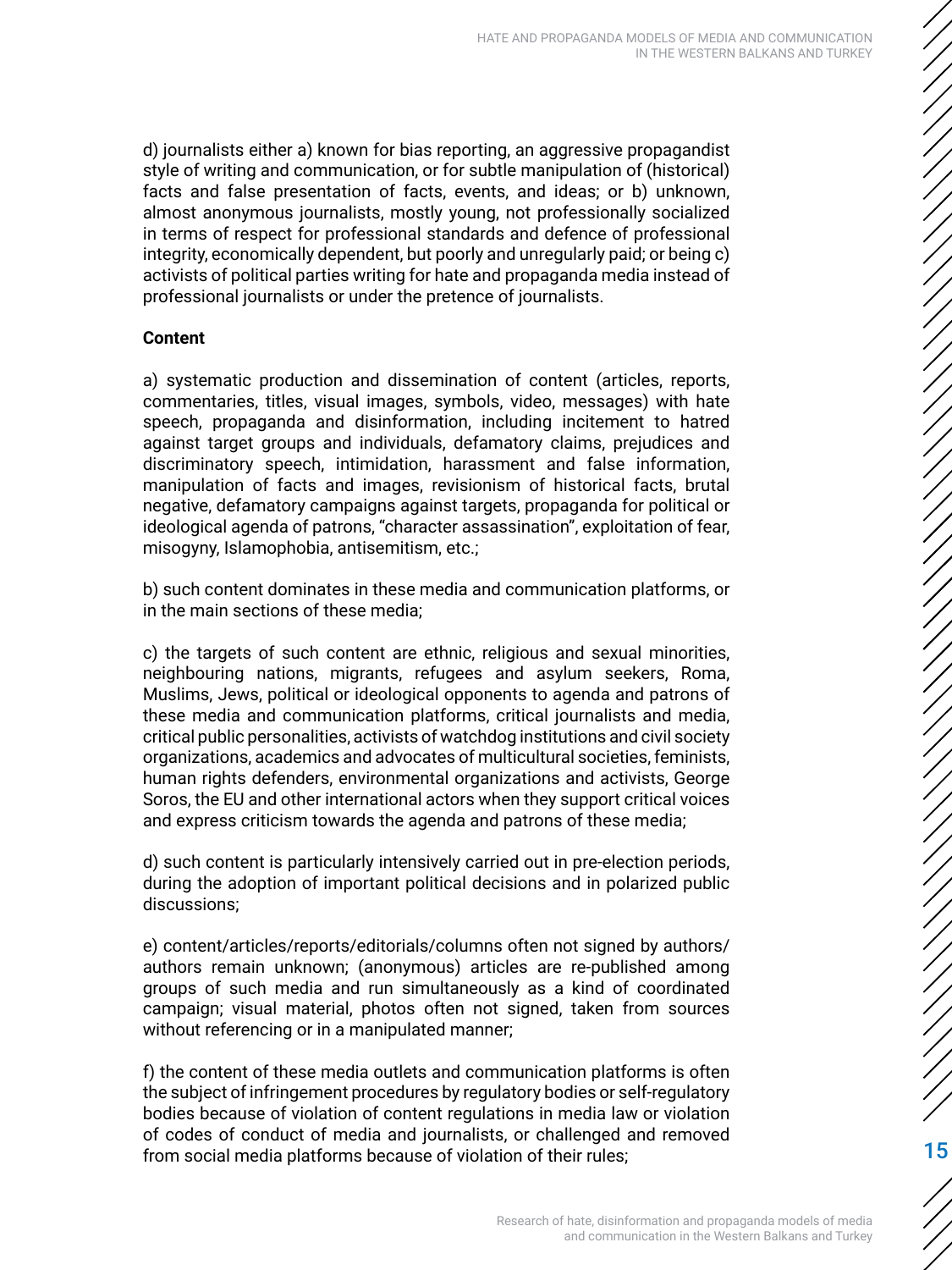g) the content of these media outlets and communication platforms is often the subject of fact-checking by professional media or civil society organizations and exposed for (systematically, deliberately) producing and disseminating false information;

h) gender-based prejudices and harassment of women in politics, journalism, civil society and academia spread on a regular basis;

i) historical events, wars and conflicts explored in a way that promotes aggressive ethno-nationalism, to justify or negate war crimes and cherish war criminals;

j) ethnic and political divisions and polarizations systematically inflamed.

#### **Audience relations**

a) media and communication platforms of this type use propaganda to mobilize supporters of their political and ideological agenda/agenda of their patrons, but also aim at influencing public opinion on general, particularly during elections;

b) strong, emotional verbal and visual solutions, and exploitation of fear are used as well as special formats and techniques, including anonymity, use of algorithms and other techniques to attract audiences and manipulate;

c) media and communication platforms of this type are used as a megaphone, but also as a reference point for politicians, decision makers and opinion makers of similar profile in communications with citizens/audience;

d) hate speech, propaganda and disinformation campaigns in this type of media and communication platforms can lead to organized actions, protests and attacks on targets in the real space;

e) hate speech, propaganda and disinformation campaigns of this type of media and communication, in certain circumstances/periods, attract large audiences, and influence public opinion and voting.

The researchers provided their assessment of the media landscape and concrete examples of media and communication in their countries based on the research conducted between May–August 2020, relying on secondary sources such as monitoring reports and decisions of regulatory authorities, self-regulatory bodies, fact-checking platforms, and previous research on media, hate speech and disinformation in their countries, but also observing the media and conducting interviews with relevant sources. Across all typical elements of hate, disinformation and propaganda models of media and communication, the researchers also paid attention to the gender dimension as a horizontal issue.

ノノノノノノノノノノノノノノノノノノノノノノノノノノノノノノノノノノノノ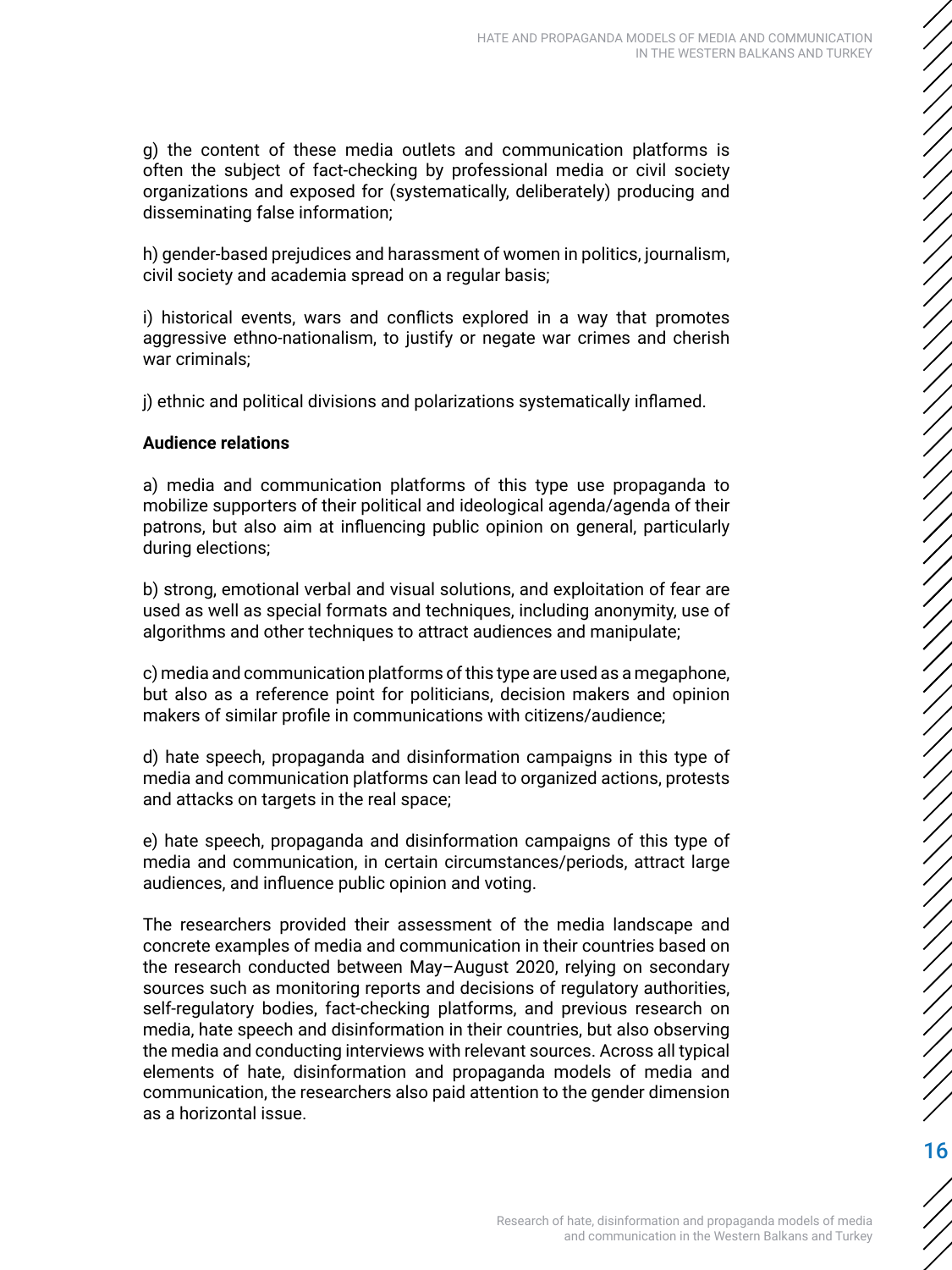# <span id="page-16-0"></span>5. REGIONAL FEATURES OF HATE, DISINFORMATION AND PROPAGANDA MODELS OF MEDIA AND COMMUNICATION

# 5.1. Ownership and funding

The most important bases of hate, disinformation and propaganda models of media and communication pertain to the patterns of media ownership and funding. Ownership of many media in the countries of the region is connected to the government or to major political parties. Media outlets are also often funded directly by the government or through business groups connected to the government or to the ruling parties. For example, in Serbia, over 50% of audience shares are reportedly owned or controlled by a political party, politician or political group, or have an owner with political affiliation (Media Ownership Monitor Serbia). In BiH, there is still a large number of non-privatized local public broadcasters that are founded and directly funded by local and cantonal governments and have no guarantees of editorial independence. Media ownership in Turkey is highly concentrated and marked by political and economic alliances among media conglomerates and the government. With four of the top media owners (Kalyon Group, Demirören Group, Ciner Group and Doğuş Group) closely affiliated with the government, having 71% of the cross-media audience share, public communication is clearly dominated by a single interest group. Similarly, significant is the interference and control of the Serbian government in the media sector.

In several countries in the region, government funding on the national and local level is regularly provided to media that are partisan towards the government or the ruling political party, including those media that commonly break professional standards and spread hate speech, disinformation and propaganda. For instance, the authorities in Serbia provide most of funding for media outlets infamous for violations of professional standards, and spreading disinformation and propaganda. A local Serb nationalist website Despotovina.info, known for inciting ethno-national hostility in BiH, has been supported by the local municipalities of Srebrenica and Bratunac in BiH, as well as by the government of neighbouring Serbia (as noted on their website). The period of the strongest government capture of media in North Macedonia came to an end with the change of government in 2016, but some of the affiliations persist, with certain media maintaining clientelist relations with political centres of power,

In several countries in the region, government funding on the national and local level is regularly provided to media that are partisan towards the government or the ruling political party, including those media that commonly break professional standards and spread hate speech, disinformation and propaganda.

17

primarily the VMRO-DPMNE party. In Turkey, most of the media outlets that engage in hate, disinformation and propaganda have business interests with the government. An important portion of advertising also comes from the government or affiliated private companies. The connection of advertisers with the government and political officials, and lack of ethical considerations when placing their ads also leads to politically biased and unethical media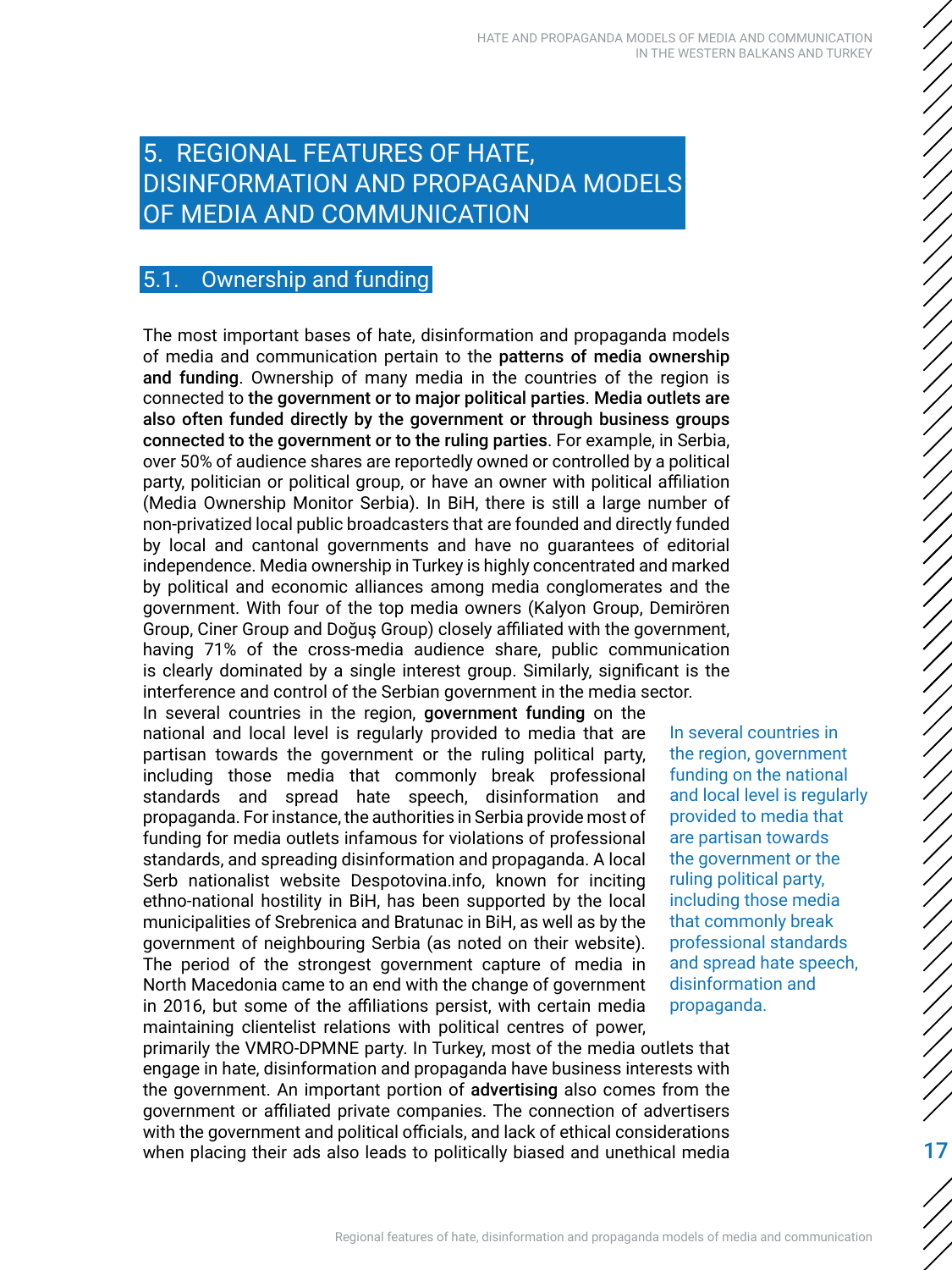being financially rewarded. In North Macedonia, for example, major brands advertise on notorious websites.

The hate, disinformation and propaganda models of media and communication in the region can be connected to the interference of foreign governments, with ownership and funding of certain media outlets being directly or indirectly connected to the governments of Turkey (media in BiH and Albania), Russia (media in BiH, Serbia and Montenegro), Hungary (media in North Macedonia), Croatia (media in BiH, Serbia and Montenegro) and Serbia (media in BiH and Montenegro).

An important factor that contributes to hate, disinformation and propaganda models and adds to the impunity for it is the lack of transparency of ownership and funding. The data on media ownership are in part available in relevant business and media registries. Transparency is particularly limited in the online sphere, where many platforms do not even register as media businesses and do not provide information on their ownership or funding. There are some positive steps in this regard, with, for instance, the regulator in Montenegro keeping a registry of online media, and a register of online media being established in North Macedonia in 2020. However, the registration of online media in Montenegro is voluntary, while the register in North Macedonia is intended to increase the transparency of media that adhere to ethical norms, while those that regularly violate them are not eligible to become members of the registry. Financial transparency is even more limited. A good example is a registry of media businesses at the National Business Center in Albania, which makes available the annual balances and respective documents, as well as ownership data of online media. Across various media sectors there are elements of hidden ownership and funding that enable the interference of political and business actors in editorial policies, and contributes to the flourishing of hate, propaganda and disinformation models of media and communication in the region.

The hate, disinformation and propaganda models of media and communication in the region can be connected to the interference of foreign governments, with ownership and funding of certain media outlets being directly or indirectly connected to the governments of Turkey, Russia, Hungary, Croatia and Serbia.

Across various media sectors there are elements of hidden ownership and funding that enable the interference of political and business actors in editorial policies, and contributes to the flourishing of hate, propaganda and disinformation models of media and communication in the region.

## 5.2. Organizational/operational models of disinformation, propaganda and hate speech

The organizational and operational models of disinformation, propaganda and hate speech are numerous across the region. Some of those that the seven researchers identify involve:

Public service broadcasters (PSB), which, in the region covered by this research, are largely perverted into their very opposites: promoters of partypolitical, rather than public interests. They are widely considered politically biased, even a propaganda tool of the ruling parties. This is similar to the situation with local public media controlled by authorities and political party in power. Most notably, there is a large number of these types of media in BiH, which are directly funded by local government and are more likely to serve as their public relations channels than as genuine journalistic platforms.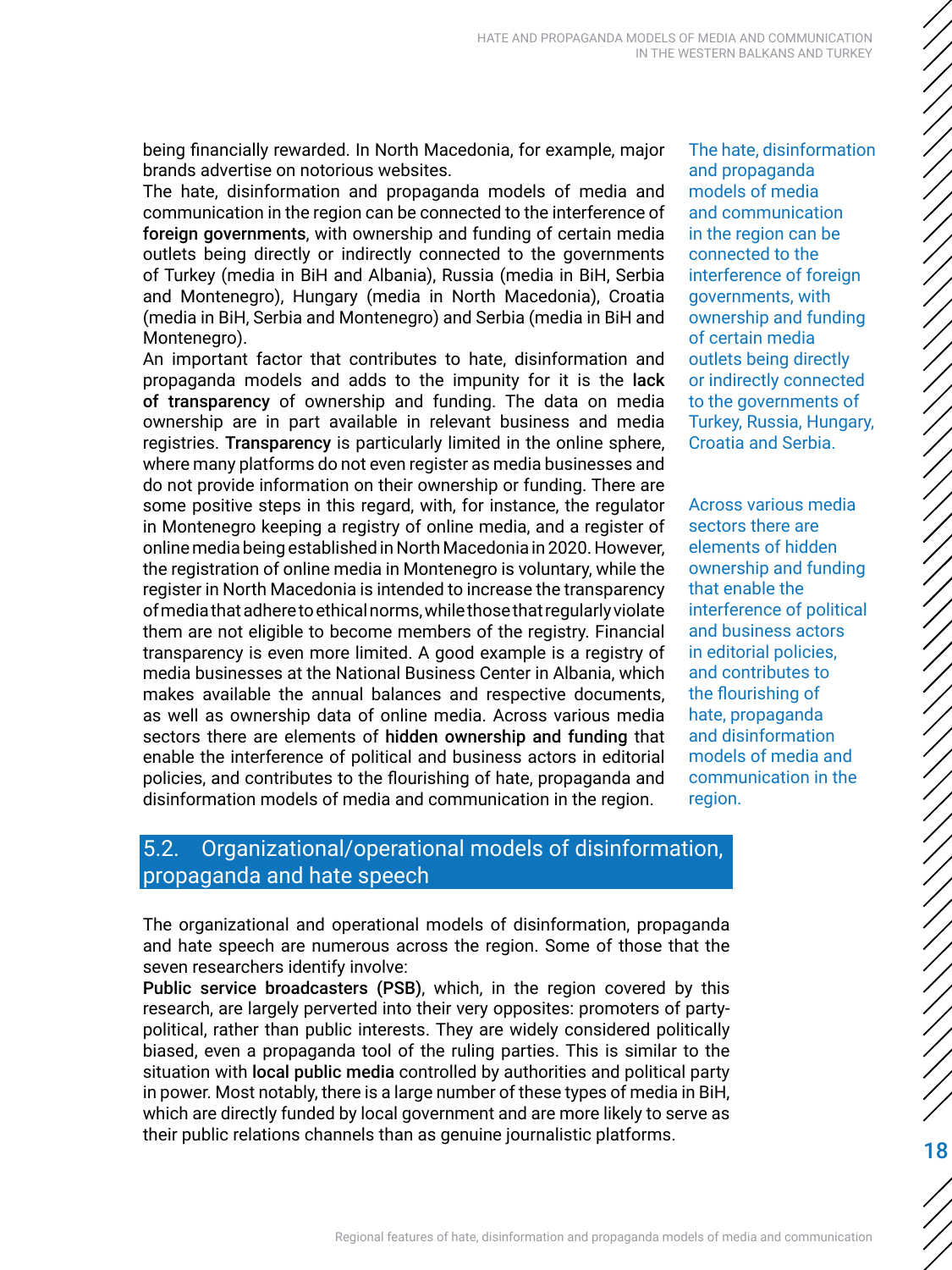<span id="page-18-0"></span>Commercial media outlets and groups; Most of the country reports note that the media outlets belonging to the traditional media sectors, most of all broadcasting, do not regularly disseminate disinformation and hate speech in the strictest sense, but many represent soft-propaganda models, as they engage in selective, onesided reporting, favouritism towards certain political parties, neglect important perspectives, do not report critically about certain centres of power, and sometimes publish misleading information. Some of the hate, disinformation and propaganda models among the commercial media rely on favouritism of and clientelist relationships with certain political party and/or the government. Some examples include the Serb nationalist website Despotovina in BiH and pro-SBB Dnevni Avaz in BiH, as well as right-leaning IN4S.net and Borba. me in Montenegro. Other media outlets resort to disinformation and propaganda without clear favouritism of political parties. For instance, as researcher Ilda Londo points out, otherwise the credible Online media and communication platforms represent another model of propaganda, disinformation and hate. There are different sub-types within this model, including a) social media accounts b) websites of limited capacities and influence and c) established online media outlets.

current affairs programme "360 grade" broadcast on Ora TV in Albania has been increasingly releasing misleading reports during 2020, mostly related to the coronavirus and the purported superiority of the Albanian nation and culture throughout history.

Offices/branches of international divisions of public/state media in other countries, which engage in misinformation and propaganda models of communication. For instance, the Russian Sputnik has mostly been accused of pro-Russian, anti-EU and anti-NATO rhetoric, pro-Serbian stances and tendentious reporting on instability in the region. There are also private, commercial media with foreign ownership that engage in this type of communication. Kurir.mk, Lider.mk, Deneshen.mk, Ekonomski.mk and Vistina.mk in North Macedonia, indirectly connected to the Hungarian government, are mostly reporting against the current government and in favour of the VMRO-DPMNE party.

Online media and communication platforms represent another model of propaganda, disinformation and hate. There are different sub-types within this model, including a) social media accounts b) websites of limited capacities and influence and c) established online media outlets. Online platforms that belong to this model are often not registered as a media business, or any type of legal entity, and often lack transparency (with little, if any, information available on persons responsible, ownership, funding and organizational models).

Many of the online communication platforms that belong to hate, propaganda and disinformation models are run by small editorial teams and, for the most part, carry news from other sources. Hate, disinformation and propaganda models concerning particular marginalized and minority groups partly also result from the lack of workplace diversity. For instance, as the researcher Anida Sokol notes, in BiH only twenty-six per cent of directors of television stations and thirty per cent of directors of radio stations are female. Milica Bogdanović notes that in Montenegro 50% of media editors are female,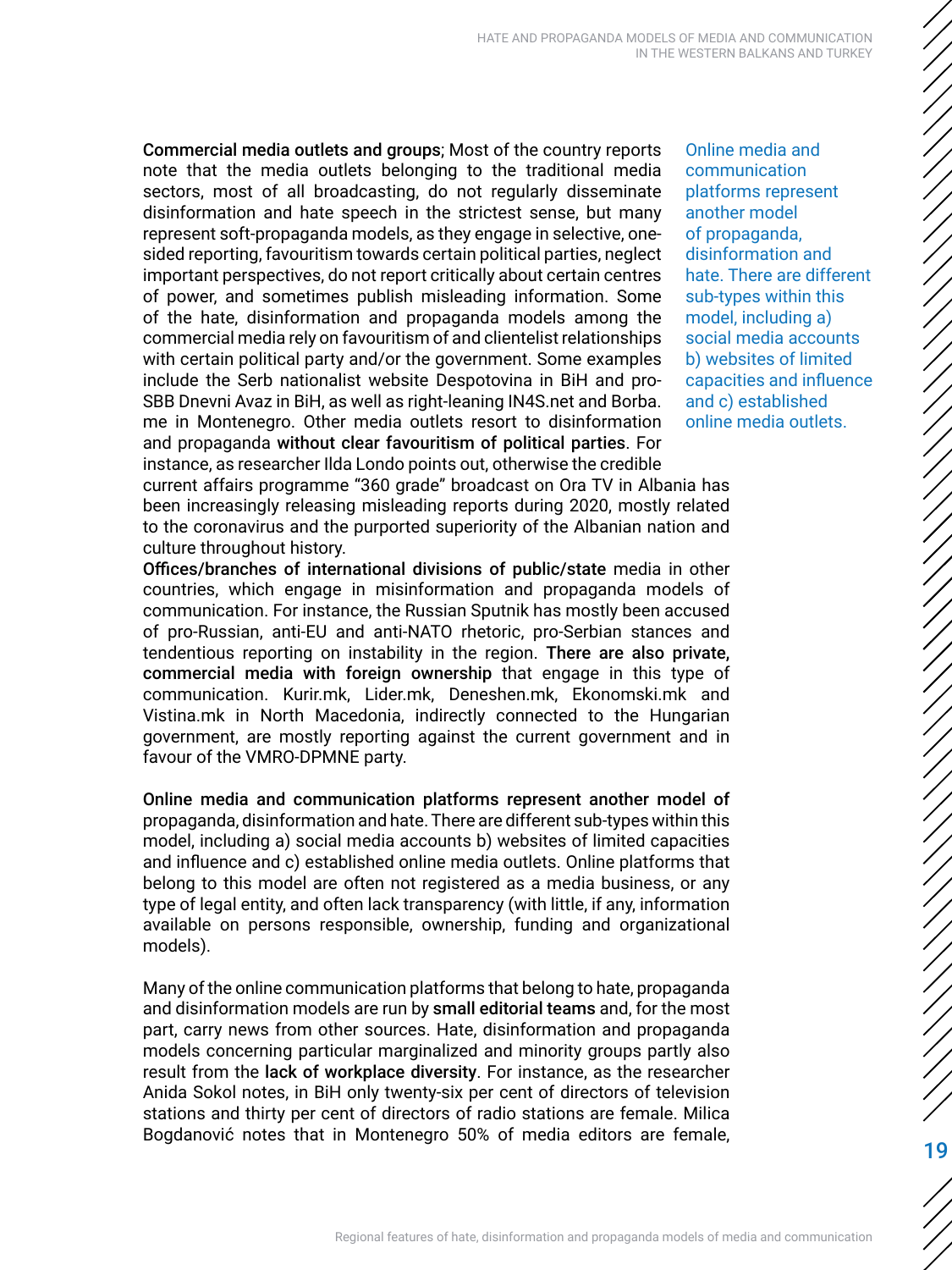but they do not enjoy full autonomy from the male owners and continue to publish content congruent with patriarchal ideology and gender stereotypes. The hate, disinformation and propaganda models also involve hybrid operating patterns, as in the case of Jeta OSH QEF in Albania, a website that often relies on usergenerated content and often publishes misleading content, such as disinformation on the 2020 earthquake.

There is an overwhelming amount of disinformation, propaganda, hate speech and derogatory language in the comments sections of online media across the region. For the majority of media outlets, the most evident propaganda, disinformation and hate speech models come not from the main editorial content, but from the user comments on the online platforms of these media. While many of the comments involving hate, disinformation and propaganda are posted by people venting and expressing frustration on the web, others are politically orchestrated and affiliated with political parties. For example, an analysis of a comments section of a popular website shows that there were at least 259 trolls for the main political parties in the pre-election period in BiH in 2018. Similarly, the pro-AKP political trolls in Turkey target political opponents and help consolidate the government's power. Some of these media even engage in the moderation of users' comments, but possibly both as a strategy of attracting audience and because of insufficient capacities dedicated to moderation, propaganda, disinformation and hate models persist in their comments sections.

Another disinformation, propaganda, and hate model pertains to numerous social network groups and profiles of public figures and citizens, some of which have a large followership. For instance, public officials have, on occasions, published misleading information on their social profiles (such as a video on an alleged anti-lockdown protest in Spain shared by the Prime Minister in Albania), and expressed hostility towards certain groups (in BiH and Albania, for instance, on the LGBTI+ population). An extreme example is the case when Gani Kocy, the member of PDK and the General Council and the former deputy minister in Kosovo, on his Facebook account called several journalists and media outlets "Serbian septic tanks" that stink and need to be closed. Some examples of other types of opinion

makers that spread hate speech that our researchers identified include the Analiz merkezi YouTube platform in Turkey, and social media platforms and posts by Milenko Nedelkovski and Branko Tričkovski, supporters of opposing political options in North Macedonia. On one occasion, the self-regulator in North Macedonia concluded that Tričkovski was bickering and engaging in inappropriate communication, while there is an ongoing court proceeding against Nedelkovski.

Some online platforms form the so-called portal farms with a number of Facebook pages and related domains, which not only increases their audience reach but also dissipates the attention of fact-checkers, media monitoring platforms and (self)regulators. Some online disinformation, propaganda and

There is an overwhelming amount of disinformation, propaganda, hate speech and derogatory language in the comments sections of online media across the region.

Some online platforms form the so-called portal farms with a number of Facebook pages and related domains, which not only increases their audience reach but also dissipates the attention of fact-checkers, media monitoring platforms and (self)regulators.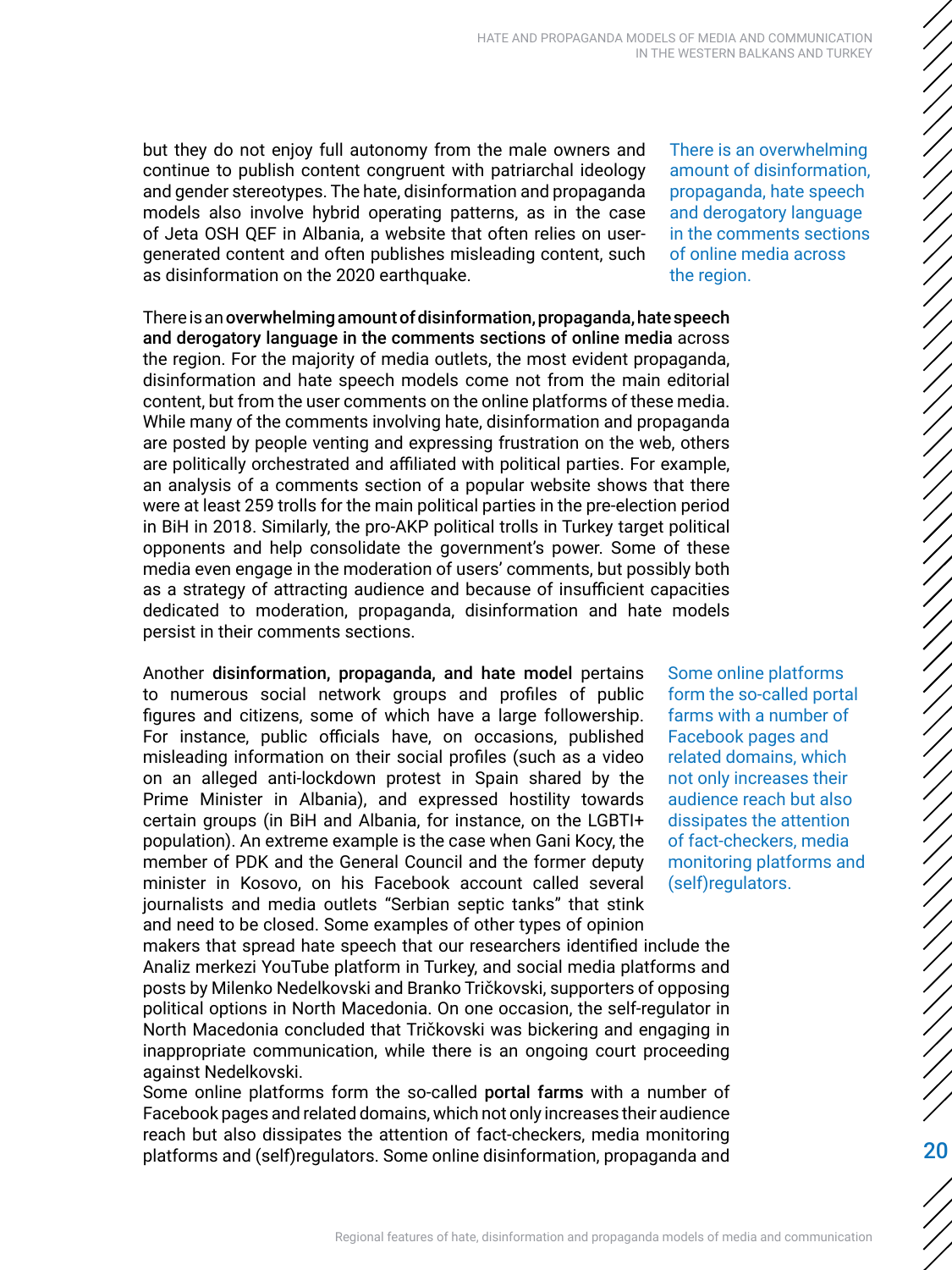<span id="page-20-0"></span>hate models involve cross-border alliances and carry on content of other similar platforms. This exchange of content is encouraged not only often by direct ideological and political affiliations but also by business models based on the pursuit of profit through disinformation, propaganda and hate speech.

# 5.3. Resisting disinformation, propaganda and hate models: (self)regulation and civil society

The prohibition of hate speech, disinformation and propaganda is, in some form, part of the laws and regulations in the region, primarily those related to the broadcasting sector. One of the most active regulators in the region in terms of not only overseeing the implementation of professional norms in the broadcasting sector, but also in terms of collecting and publishing data on the media sector is the Agency for Audio and Audiovisual Media Services in North Macedonia. However, the regulation is limited to the broadcasting sector and mostly, like in BiH, to complaints that the media regulator receives, while regular monitoring of media content is not conducted.

The limits of media regulation are also illustrated in the fact that the public service broadcaster RTRS in BiH has not changed its practices after the dozens of fines it has received in the last few years for the violation of professional norms. In addition, media regulators are exposed, to a differing extent, to political pressures and influences. A decision of the Montenegrin Agency for Electronic Media (AEM) from beginning of 2020 on threemonth suspension of broadcasting of certain shows of Serbian

television stations, including Happy TV and Pink TV, for promoting hatred, intolerance and discrimination against Montenegrin nationals was an important precedent in media regulation, but civil society actors asserted that it only confirms the bias of the regulator as the decision came only when the disseminated content was damaging to the interests of the authorities. In BiH, paradoxically, in mid-2020, the person who had been a director of RTRS in the period of frequent violations of professional norms, was appointed as director of the Communication Regulatory Agency, which is a turn that might mark a disruption of the Agency's previously creditable track record.

Other governmental bodies, such as Ombudsmen as well as the Commissioner for Protection from Discrimination (CPD) in Albania, currently have a marginal role in fighting hate, propaganda and disinformation models. Of the five complaints on discrimination and hate speech in media outlets that the CPD has received so far, it confirmed discrimination in two of them, requesting a public apology from the media outlet concerned. The body, however, does not have executive powers.

The legislation and court practice concerning hate speech in the region have been reticent and insufficient to undermine the culture of impunity. In North Macedonia, there are provisions against discrimination, racial hatred and nationalistic intolerance (with one ongoing court case) but the Criminal Code does not include provisions on hate speech, which diminishes an effective judiciary response. In BiH, the criminal codes address hate speech under somewhat narrow 'incitement to hatred' clauses, and the handful of

The legislation and court practice concerning hate speech in the region have been reticent and insufficient to undermine the culture of impunity.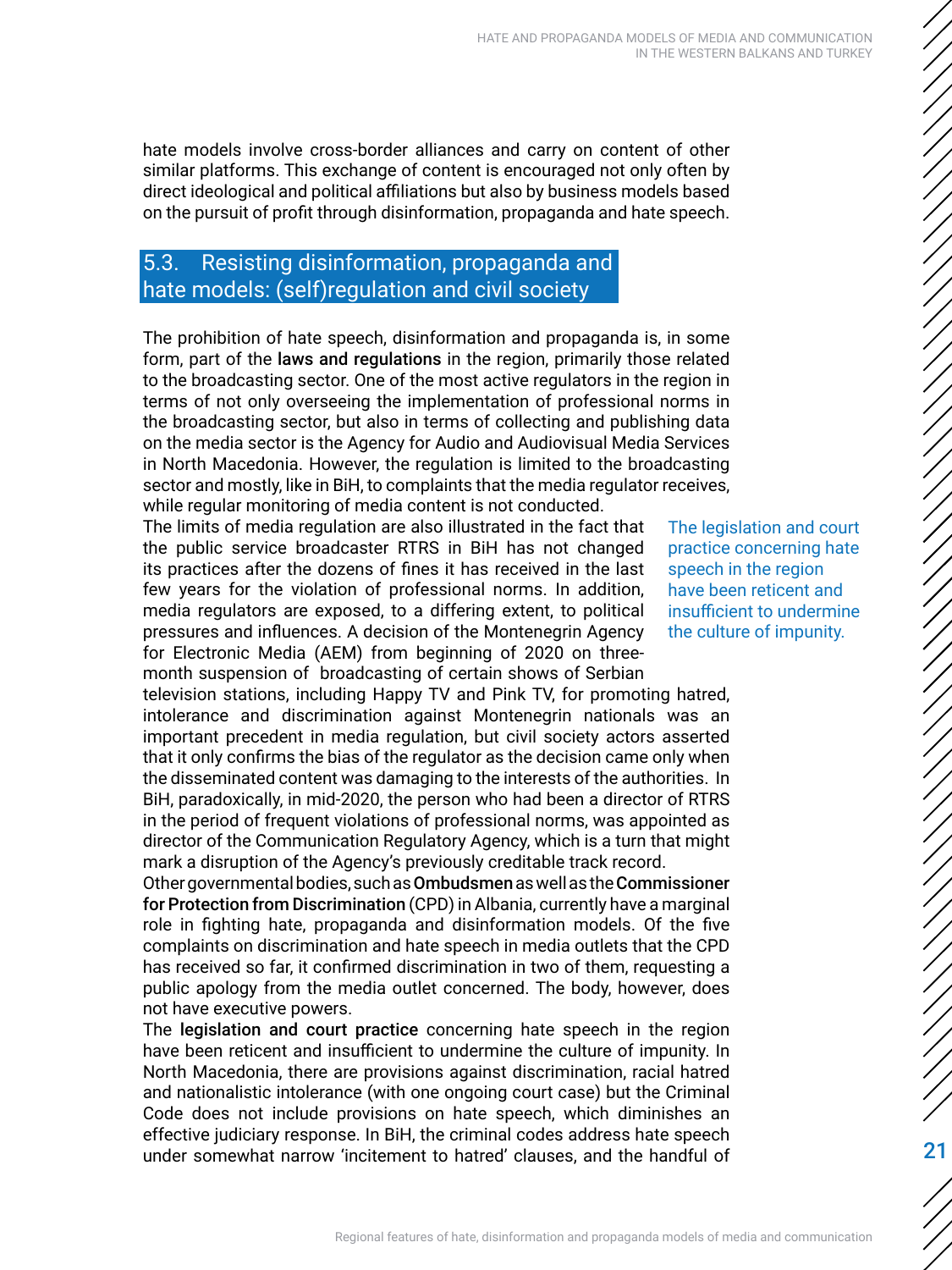court cases brought so far indicate that the court practice has been inconsistent. In Albania, there are similar clauses under the Criminal Code, but there has been no court practice concerning hate speech.

In Turkey, the media regulatory body has been largely instrumentalized for control of media critical of the government. The Radio and Television Authority of Turkey (the RTUK) has been mainly issuing broadcast bans and fines to channels that oppose the AKP party. In efforts of the ruling AKP party to suppress critical voices in social media in Turkey, Twitter, YouTube, Facebook, WhatsApp and Wikipedia have been blocked on a few occasions in the past. The Penal Code, and the Anti-Terror Law (TMK) are also misused for silencing critical voices in Turkey and it is feared that if a new bill on social media, being drafted in mid-2020, passes, that will only exacerbate the problem.

Self-regulatory frameworks have played an important role in the promotion of professional norms among print, as well as online, media. In BiH, the Press Council does not tackle the content on social media and non-journalistic online platforms, which means that large areas of online communication remain outside of the self-regulatory mechanism. On the other hand, the self-regulator in North Macedonia (CMEM) reacts to reported violations of professional norms on different media and communication platforms, including Facebook posts. In Albania, self-regulation has just been established, while in Montenegro, the polarization within the media community does not allow for the existence of a single, functional self-regulator, and instead, only a handful of media outlets have internal Ombudsmen receiving citizens' complaints.

The policy of media outlets on pre-, post- or no moderation of user generated comments differs from one media outlet to another, and is dependent on both the capacities of individual media outlets and whether they value the public interest over financial gains (as heated user comments tend to attract an audience). Media outlets are often inundated with thousands of comments on a daily basis which they do not manage to moderate. An interesting example of clamping down on hate speech, disinformation and propaganda while public health was endangered during the coronavirus pandemic is Vijesti online in Montenegro, which switched from post-moderation to pre-moderation of user comments.

Furthermore, watchdog and fact-checking organizations across the region, such as Crithink and Vistinomer in North Macedonia and Istinomer in Serbia, have been debunking content involving disinformation. For instance, in BiH, Raskrinkavanje.ba has been exposing thousands of instances of disinformation and false content reaching tens of thousands of followers on its Facebook page, and being both acclaimed and criticized by media actors. Finally, across the region there is a lack of media literacy programmes and education that promotes a better understanding of hate, disinformation and propaganda models.

The policy of media outlets on pre-, post- or no moderation of user generated comments differs from one media outlet to another, and is dependent on both the capacities of individual media outlets and whether they value the public interest over financial gains (as heated user comments tend to attract an audience).

Watchdog and factchecking organizations across the region have been debunking content involving disinformation, exposing instances of disinformation and false content, being both acclaimed and criticized by media actors.

22

/////////////////

ノノノノノノノノノノノノノノノノ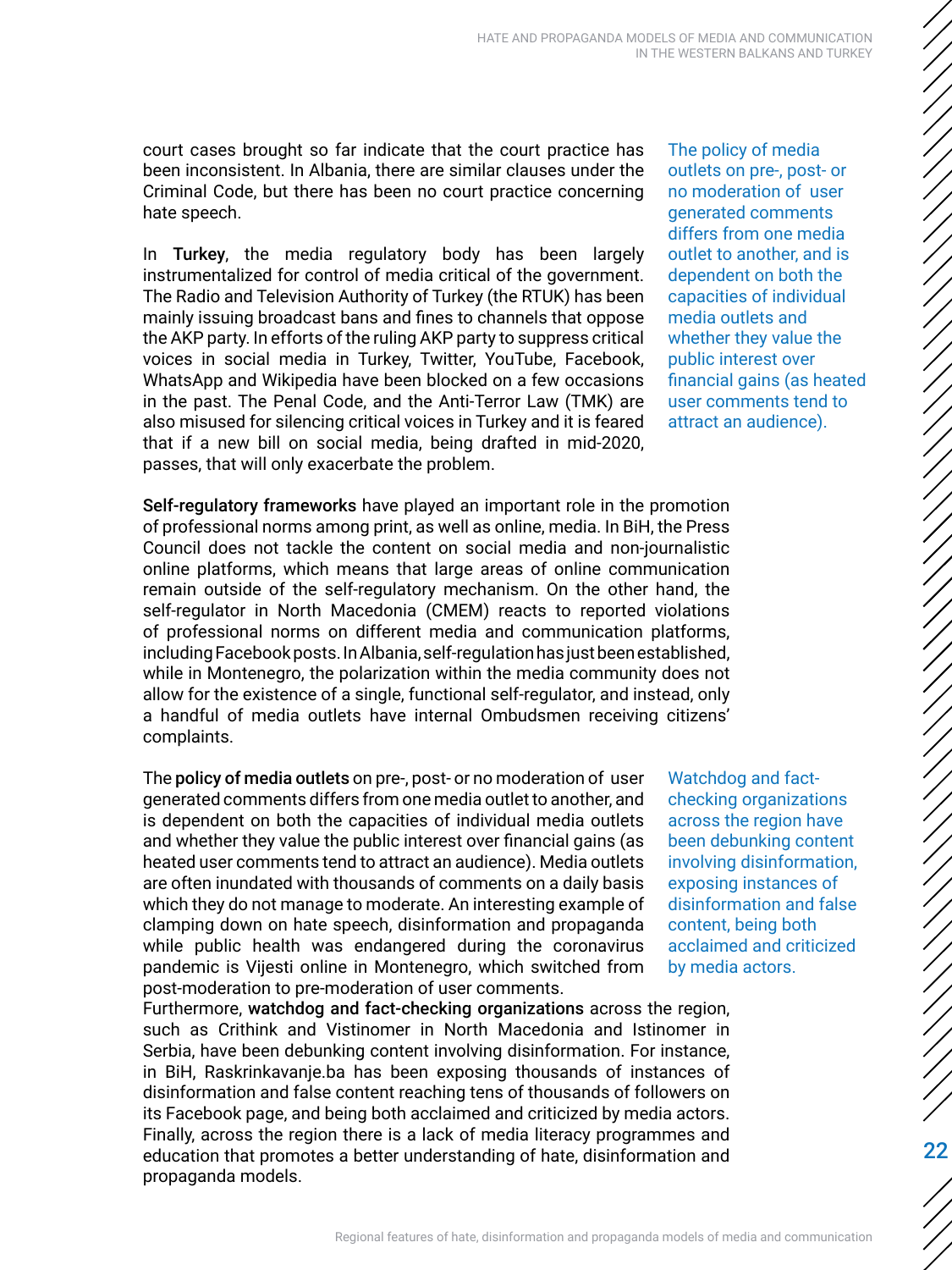# <span id="page-22-0"></span>6. CONCLUSION: PUBLIC MONEY MISUSED TO FINANCE HATE, DISINFORMATION AND PROPAGANDA MEDIA AND COMMUNICATION

Our research shows that there are numerous examples of disinformation, propaganda and hate models of media and communication in the region, some of them very powerful in terms of their political and financial background and influence on public opinion.

These hate and propaganda media and communication models are not marginal phenomena that have appeared accidentally. In most of the countries in the region, they are significant elements of the media system and are established and maintained systematically to absorb public money and spend it on serving the political agendas of their patrons in the political parties that benefit from the radical polarization of the society.

The identified models and examples of propaganda, disinformation and hate

function as propellers of the populist political narratives and income-acquiring tools. Both the political elites (including domestic and foreign political groups and governments) and the media owners have clear political and/or financial interests in disseminating hate, disinformation and propagandist content. On the other hand, quality, highly professional media that serve an important democratic function increasingly struggle for audience and revenues, and face pressures and a lack of sustainability. This means that hate, disinformation and propaganda models are here to stay, and the countries of the region need to take decisive action against them and in support of those media that stand for professional values.

The disregard for professional ethics is widespread. Broadcasting media platforms seem to be mostly free of hate speech and straight-out disinformation. This may be partly due to the work of regulatory bodies and the presence of editors and media managers still dedicated to professional ethnics, but in countries like Kosovo, also a result of a strong

international involvement and cross-ethnic cooperation between journalists. Propaganda, disinformation and hate models are particularly present in online media, and they especially permeate social media and user-generated content. Lack of (self)regulation in the online sphere nurtures a culture of impunity for propaganda, disinformation and hate models. However, the selfregulatory bodies in most of the countries of the region have been exposing hate, disinformation and propaganda models. Social media companies are also starting to cooperate with local organizations and to remove disinformation and hate speech originating from this region. The judiciary has been processing some cases of hate speech and panic and disorder through disinformation, but there is a need to improve both the legislation and court practice.

The identified hate and propaganda media and communication models are not marginal phenomena that have appeared accidentally. In most of the countries in the region, they are significant elements of the media system and are established and maintained systematically to absorb public money and spend it on serving the political agendas of their patrons in the political parties that benefit from the radical polarization of the society.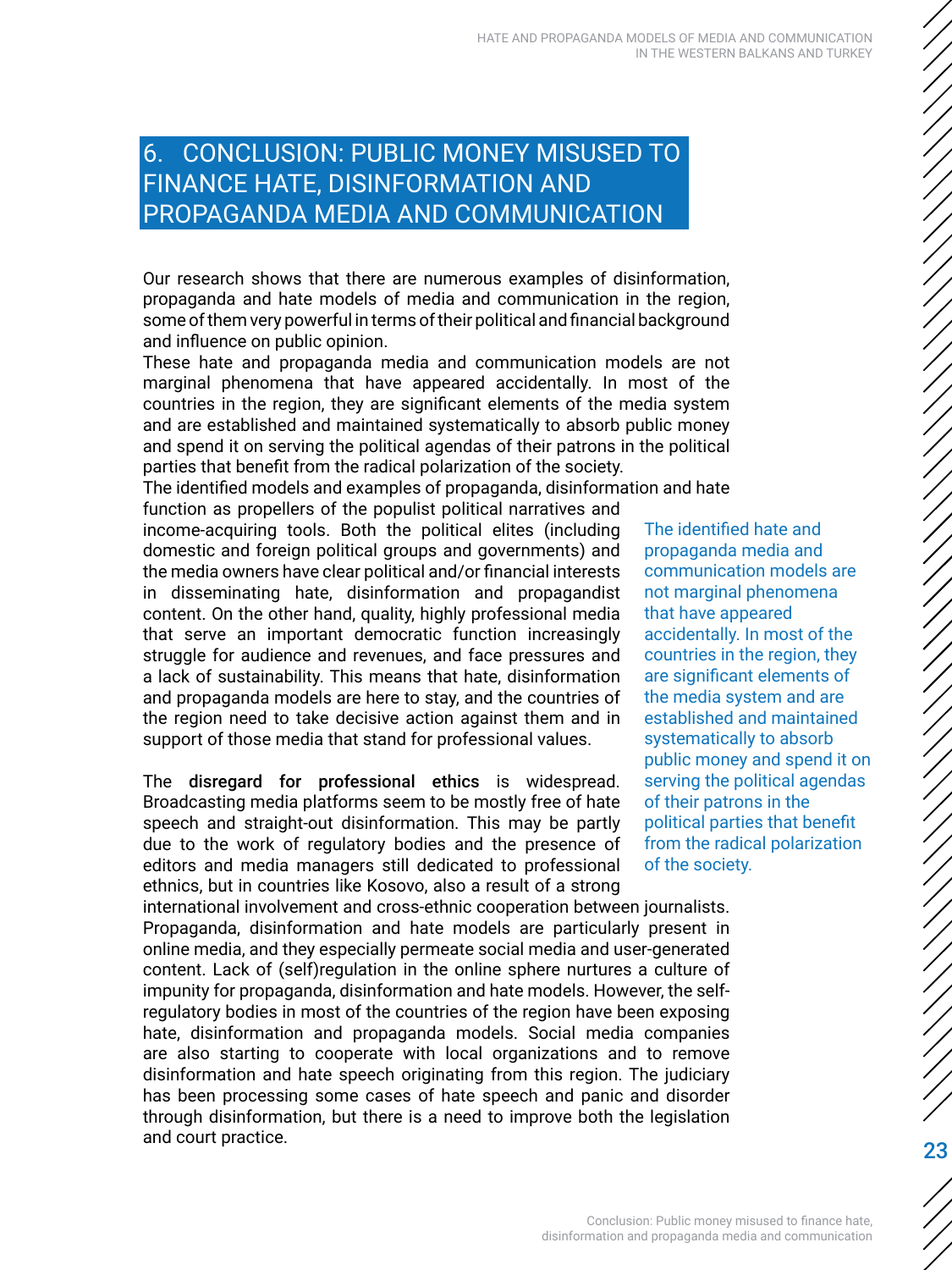These punitive measures are crucial, but they alone are not a panacea against propaganda, disinformation and hate models. The problems will persist as long as the political class acts as a major driver of these models. The governments across the region have been a major lever of hate, disinformation and propagandist communication models, with individual media being captured (through ownership and funding) for political and economic promotion. Ironically, it is public money that often feeds hate, disinformation and propaganda models, as government funding is channelled to some of the most notorious platforms. This is particularly evident in Serbia, where the government directly funds propagandist and tabloid media.

There is a particular need to increase the transparency of media ownership and funding, providing region-wide information on direct and related ownership of all types of media outlets and other communication platforms through easily accessible registers. The introduction of an obligation for media outlets to publish basic financial data and information on major sources of funding should also be considered.

The consequences of propaganda, disinformation and hate speech are overwhelming. Hate, disinformation and propaganda are directly inciting hostility and bringing harm to different (ethnic, gender, religious, sexual and other) groups. Furthermore, these models have become the norm and the central feature of the culture of communication (particularly online). The public in the region is increasingly accustomed to the derogatory language and sensationalistic content which resonates in our collective memory as the imagery of the sinister other (foreigners, other ethnic groups, Jews, Roma people, women as a political minority, LGBTI+) becomes more copious, familiar, appearing as credible, and easily available for the next slur.

Ultimately, these hate, disinformation and propaganda models step on the core democratic values, while distorting our views and shifting attention from real political thought and engagement.

# 6.1. The fight against hate, disinformation and propaganda media and communication models

Imposing more regulation on media and communication platforms is not necessarily the way to go. Instead, the current regulations and institutions need to be strengthened and improved. The definitions of hate speech in the criminal codes across the region need to be revised to include not only provision against "incitement to hatred", but also include against expressions of negative stereotypes and stigmatization. It should be particularly ensured that hate speech spread by public figures and media with potentially high reach and influence gets penalized. The judiciary must be decisive in putting an end to the culture of impunity. Relentless policing of online content and penalizing all hate speech is contrary to the principles of democracy and can limit the freedom of expression.

The punitive measures are crucial, but they alone are not a panacea against propaganda, disinformation and hate models. The problems will persist as long as the political class acts as a major driver of these models.

The consequences of propaganda, disinformation and hate speech are overwhelming. Hate, disinformation and propaganda are directly inciting hostility and bringing harm to different social groups. These models have become the norm and the central feature of the culture of communication (particularly online).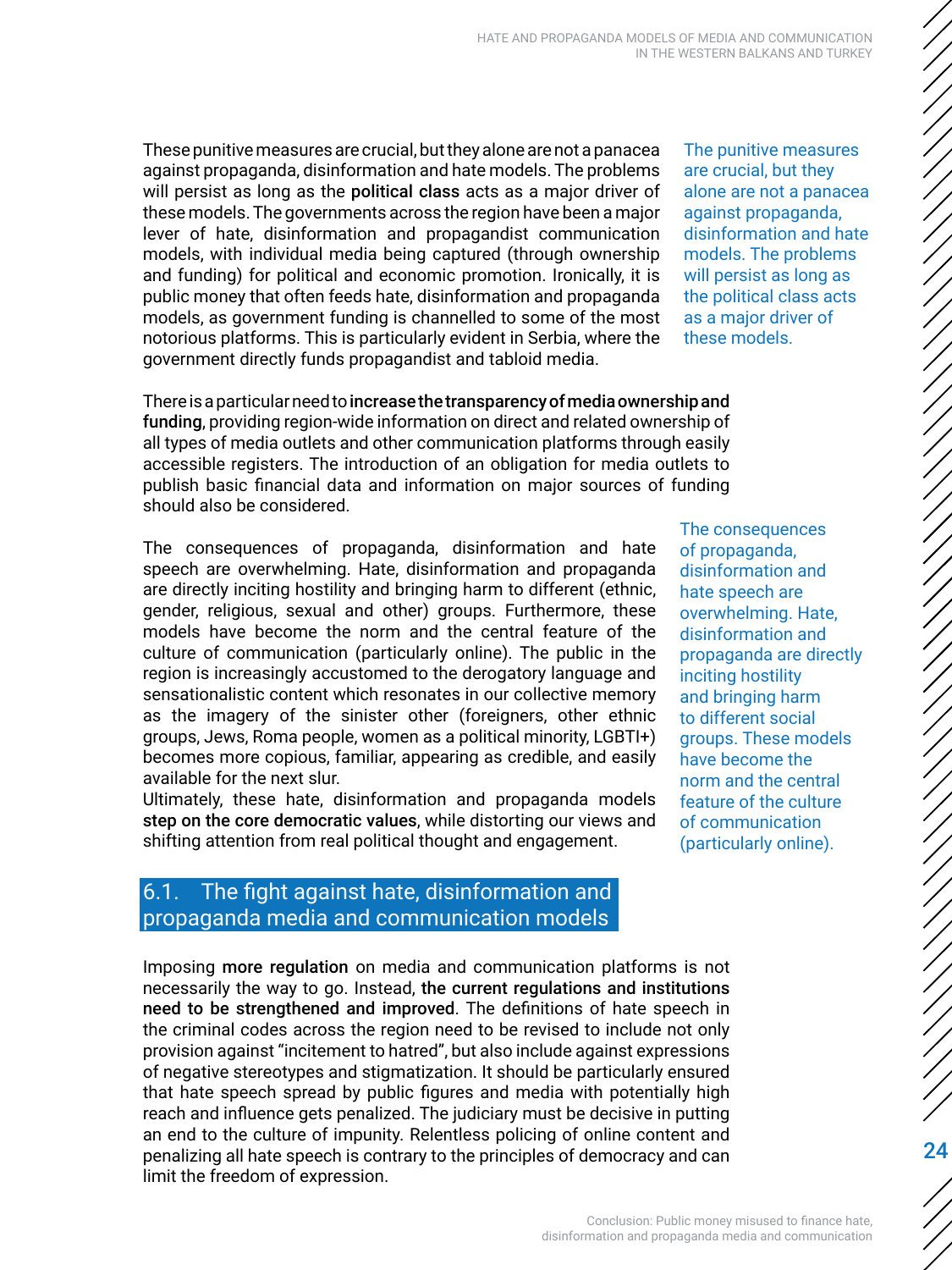<span id="page-24-0"></span>The political pressures that media regulators face need to be confronted and regulators enabled and capacitated to promote professional ethics. Independent funding and the appointment of highly qualified personnel is the first condition.

In parallel with penal and self-regulatory mechanisms, the countries of the region need more elaborate, systemic soft mechanisms, including funding for quality journalism, sensibilization of both journalists and the public about hate, disinformation and propaganda, and subjecting those communication models and practices to research, public judgement and disdain. At present, international assistance is the main supporter of quality journalism,

but in the future, public funding must be transformed in an instrument of support for quality journalism. Stronger demands from civil society are needed to make the procedures transparent, to establish the criteria for journalistic excellence and to prevent propagandist and sensationalistic media from receiving government funding.

The self-regulatory bodies, fact-checking and media watchdog platforms, media researchers, NGOs, educational institutions and organizations, public institutions (such as Ombudsman institutions) and other actors can contribute to these restorative measures by monitoring and pointing out hate, propaganda and disinformation instances and models, condemning hateful, propagandist and disinformation-containing reports and statements, educating media, journalists and the public, etc.

The companies that manage social networks are also increasingly engaging in the region. During the pandemic, Facebook, Twitter and Instagram started removing misleading posts from the region, and partnerships with local fact-checking organizations will enable more regular removal and flagging of misleading content from the region.

Importantly, the political class and public sector need to become a part of the solution. This means, first, that both direct and indirect interference of the state in media ownership should be prevented. Private and legal entities that are closely affiliated with ruling parties should not be allowed to own media outlets. Secondly, public funding for the media should be put in the service of public interest, i.e. awarded to quality media based on relevant criteria and legitimate and transparent procedures. With a high number of communication platforms belonging to hate, disinformation and propaganda models, and with the associated growing difficulties for the public to get reliable information, governments and the nongovernmental organizations in the region should both provide media and information literacy promotion programmes. Media and information literacy should particularly be made an important

sectors, including the

The political pressures that media regulators face need to be confronted and regulators enabled and capacitated to promote professional ethics. Independent funding and the appointment of highly qualified personnel is the first condition.

There is a need to employ multiple measures and a collective, collaborative effort across numerous media, politics, education, the judiciary, science and technology, culture and other sectors in order to strengthen instruments and institutions, but also to empower individual citizens and communities to oppose and prevent the normalization of hate, propaganda and disinformation models of media and communication.

part of regular formal education, in order to systematically promote the development of skills that will help the public to understand and condemn hate speech and disinformation in the increasingly challenging communication environment.

ノノノノノノノノノノノノノノノノノノノノノノノノノノノノノノノノノノノ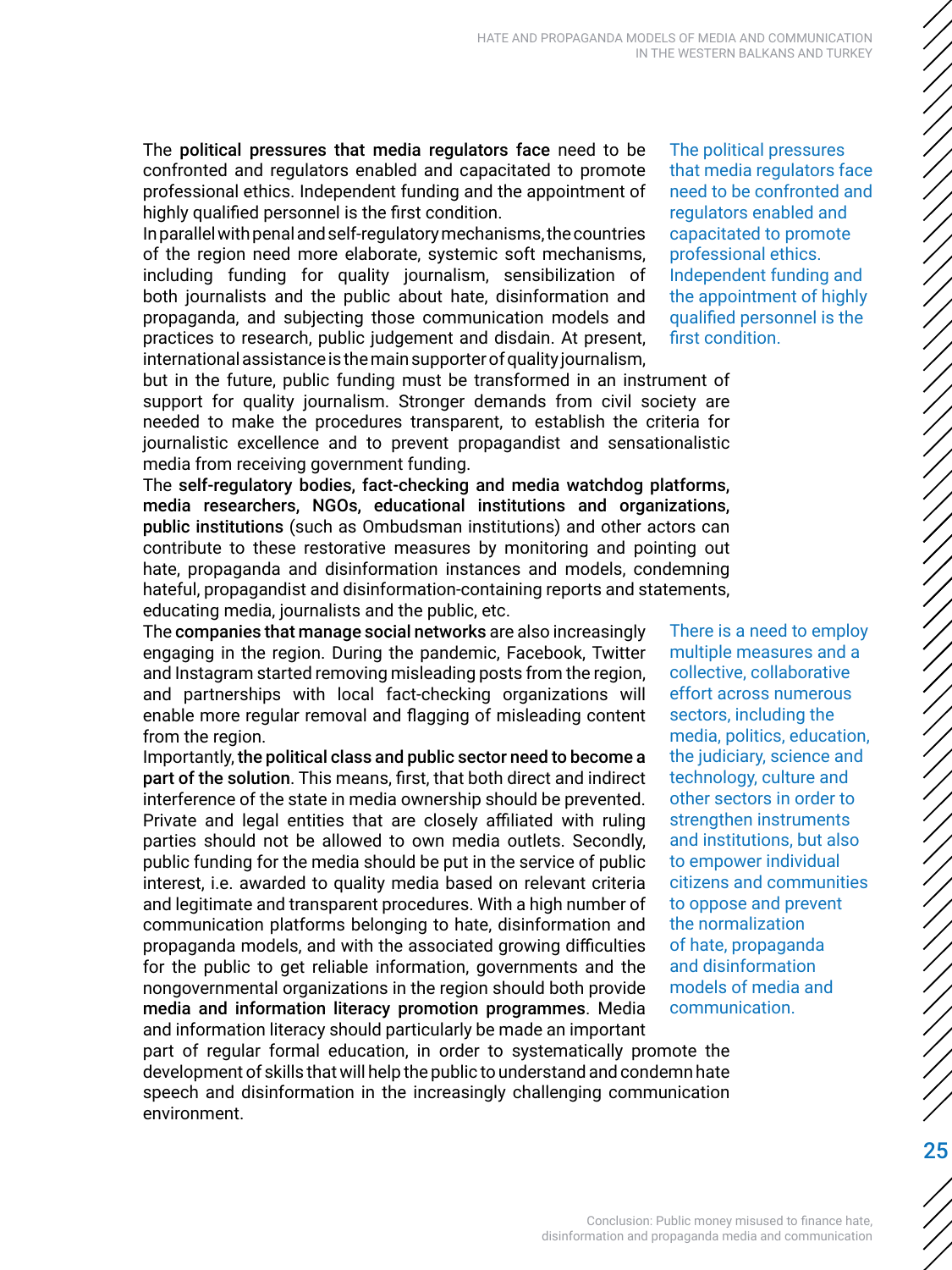Ultimately, no single measure and approach alone will be sufficient to counter the hate, disinformation and propaganda models of media and communication. There is a need to employ multiple measures and a collective, collaborative effort across numerous sectors, including the media, politics, education, the judiciary, science and technology, culture and other sectors in order to strengthen instruments and institutions, but also to empower individual citizens and communities to oppose and prevent the normalization of hate, propaganda and disinformation models of media and communication. We need social and political mobilization, a civil defence movement to protect human dignity and humanity in our communication and in the media as the most valuable institutions where professionals serve the public interest for credible information and plural, critical views.

The political class and public sector need to become a part of the solution.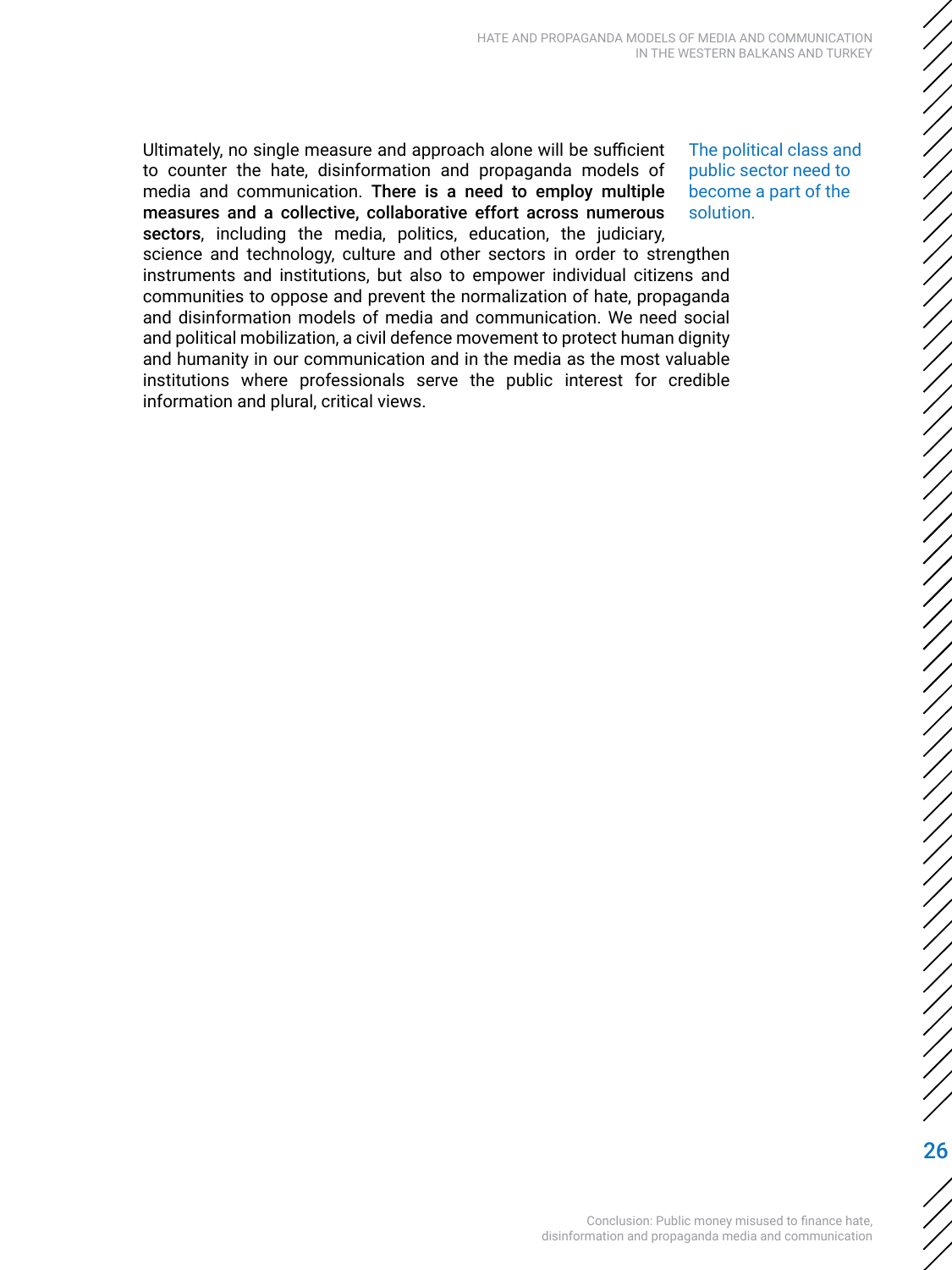### <span id="page-26-0"></span>Literature and sources

Habermas, Jürgen. 1989. *Strukturne spremembe javnosti*. Ljubljana: Studia Humanitatis.

Herman, Edward and Noam Chomsky. 2002. *Manufacturing Consent. The Political Economy of the Mass Media*. New York: Pantheon.

Jowett, Gart and Victoria O'Donnell. 2012. *Propaganda and Persuasion* (Fifth edition). London: Sage.

Mastnak, Tomaž. 2015. *Liberalizem, fašizem, neoliberalizem.* Ljubljana: založba \*cf.

Mekina, Borut. 2020. "Desant na Bled", *Mladina*, 4 September 2020, pp. 19- 22.

Vaidhyanathan, Shiva. 2018. *Anti-social Media. How Facebook Disconnects Us and Undermines Democracy*. Oxford: Oxford University Press.

Wu, Tim. 2016. *The Attention Merchants. From the daily newspaper to social media, how our time and attention is harvested and sold*. London: Atlantic Books.

Zuboff, Shoshana. 2019. *The Age of Surveillance Capitalism. The Fight for a Human Future at the New Frontier of Power*. New York: Public Affairs.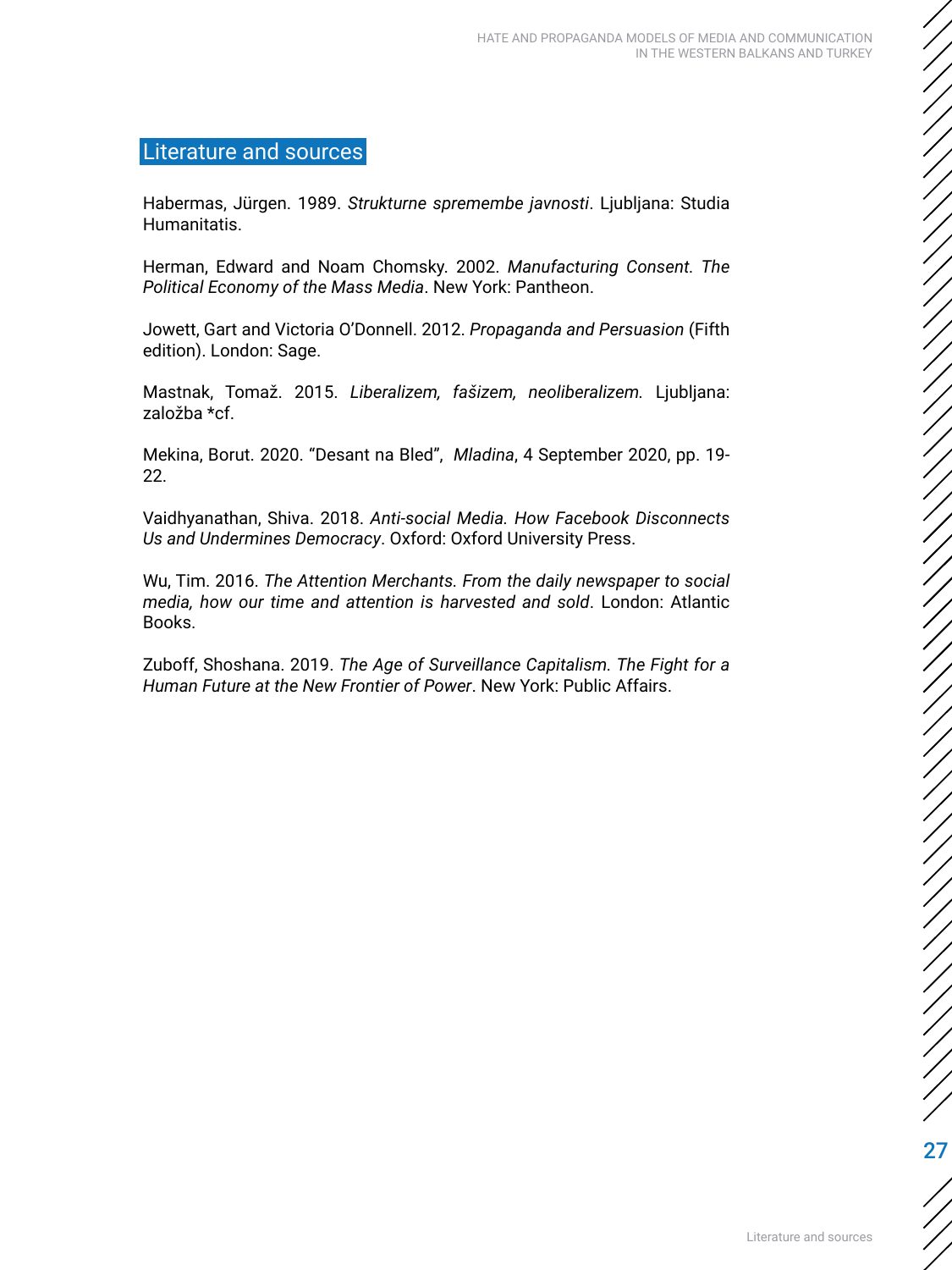## <span id="page-27-0"></span>About the authors

Sandra B. Hrvatin holds a PhD in Communication Studies from the Faculty of Social Sciences, University of Ljubljana. She is a Professor at the Faculty of Humanities, University of Primorska, and Head of the Media Studies Department at the same faculty.

Brankica Petković holds an MA in Sociology of Culture from the Faculty of Arts, University of Ljubljana. She is a Researcher and Project Manager at the Peace Institute, Institute for Contemporary Social and Political Studies in Ljubljana.

Sanela Hodžić holds an MA in Gender Studies from the Center of Interdisciplinary Studies, University of Sarajevo. She is an independent researcher and was a longtime senior researcher and coordinator of research projects at the Mediacentar Sarajevo.